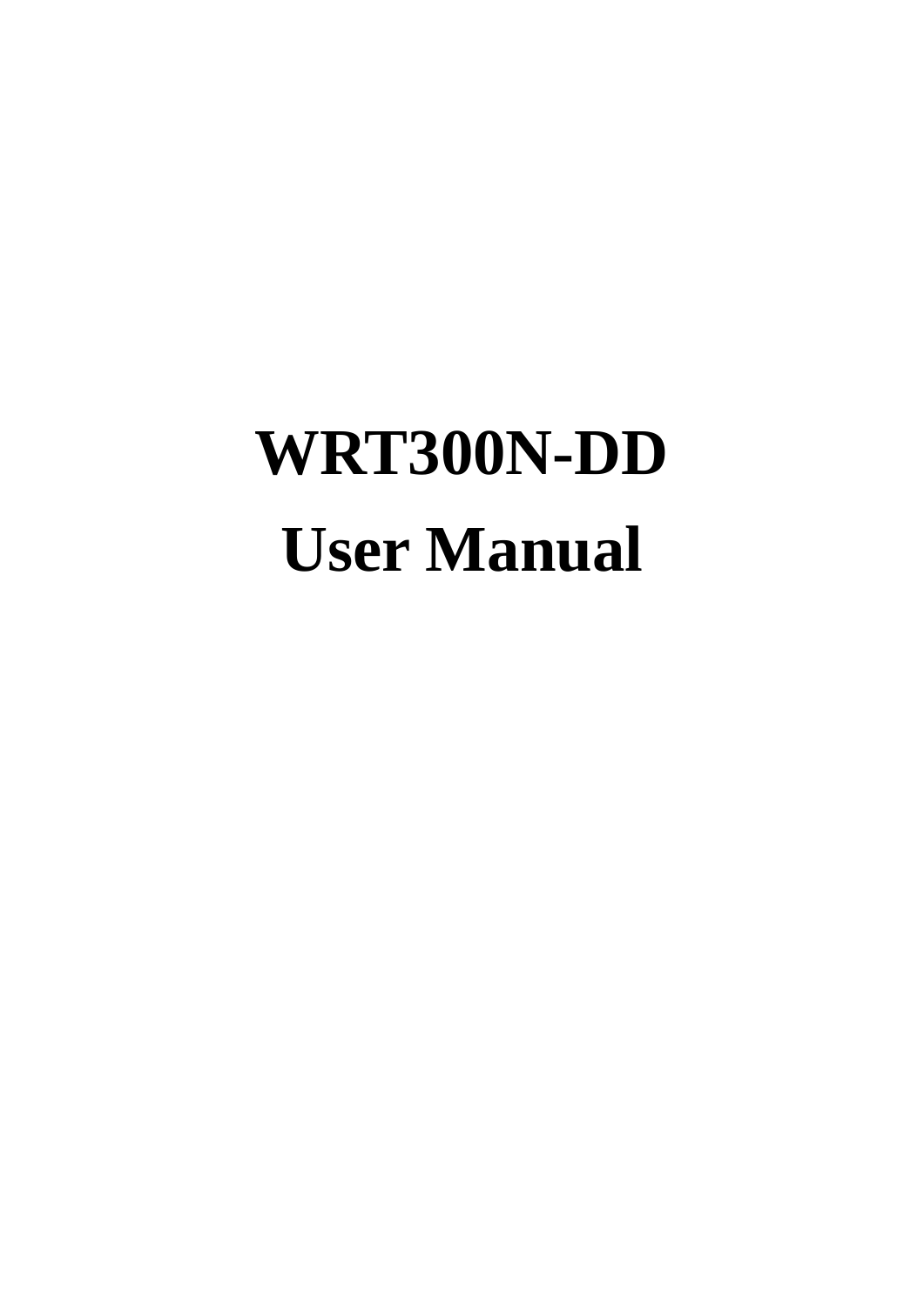# Contents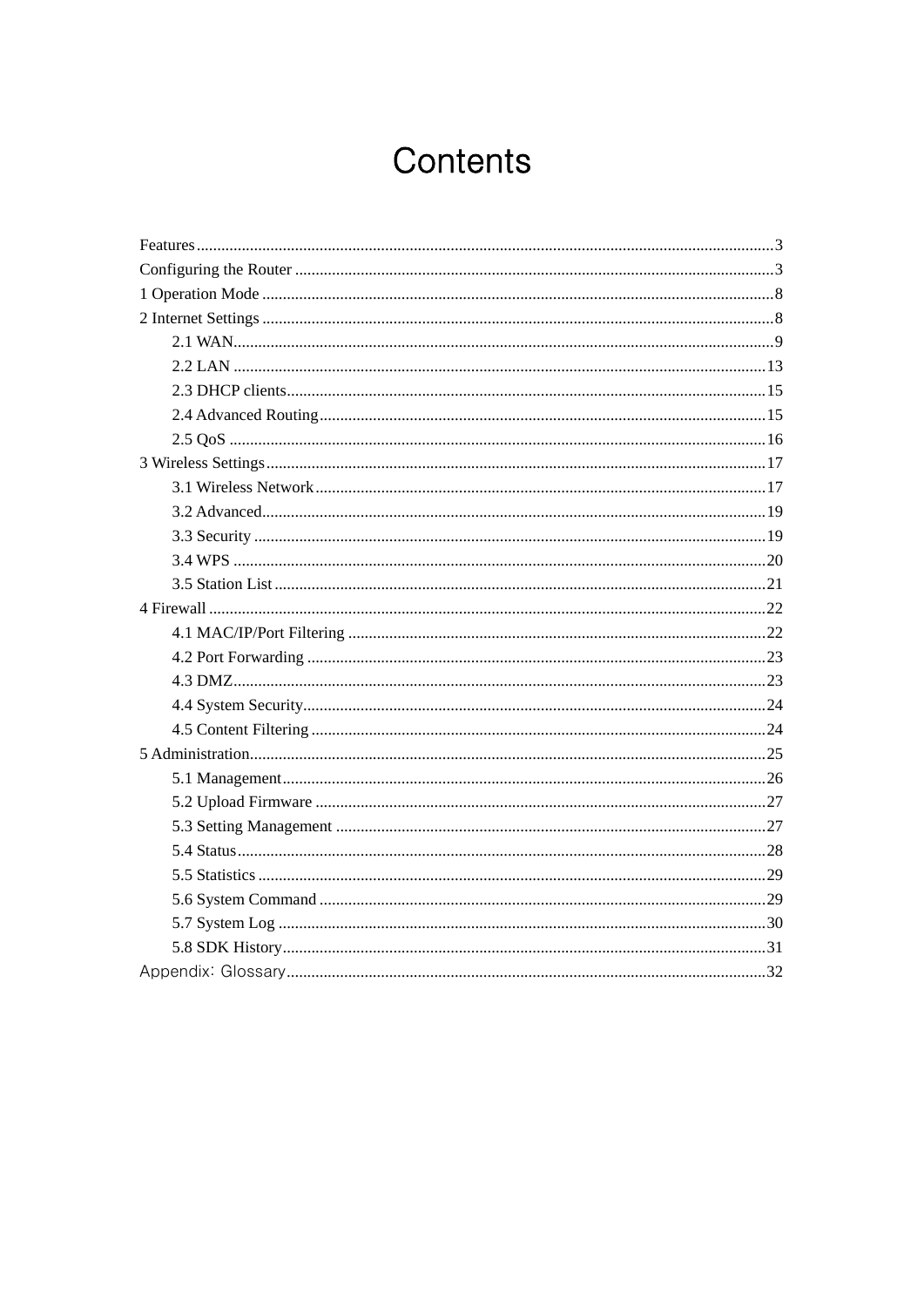## **Features**

► Complies with IEEE 802.11g, IEEE 802.11b, IEEE 802.3, IEEE 802.3u standards.

► 1 10/100M Auto-Negotiation RJ45 WAN port, 4 10/100M Auto-Negotiation RJ45 LAN ports, supporting Auto MDI/MDIX.

► Adopts 2x to 3x eXtended Range wireless LAN transmission technology.

► Supports  $54/48/36/24/18/12/9/6Mbps$  or  $11/5.5/3/2/1Mbps$  data transfer rates. Up to 300Mbps

► Provides WEP,WPA,WPA2,WPA2 Mixed authentication, TKIP/AES encryption security.

► Shares data and Internet access for users, supporting PPPoE, Dynamic IP, Static IP, PPTP Internet access.

- ► Supports Virtual Server, Special Application and DMZ host.
- ► Supports UPnP, Dynamic DNS, Static Routing.
- ► Connecting Internet on demand and disconnecting from the Internet when idle for PPPoE.
- ► Built-in NAT and DHCP server supporting static IP address distributing.
- ► Built-in firewall supporting IP address filtering, Port filtering, and MAC address filtering.

► Provides 64/128/152-bit WEP encryption security and wireless LAN ACL (Access Control List).

- ► Supports Flow Statistics.
- ► Supports ICMP-FLOOD, UDP-FLOOD, and TCP-SYN-FLOOD filter
- ► Ignores Ping packets from WAN or LAN ports.
- ► Supports firmware upgrade.
- ► Supports Web management.

## **Configuring the Router**

In the IE browser, type "10.10.10.254" into the login screen.

| GoAhead WebServer - Windows Internet Explorer |                                                                             |  |
|-----------------------------------------------|-----------------------------------------------------------------------------|--|
|                                               | $\langle \bigodot \bigodot \bigtriangledown$ $\bigodot$ http://10.10.10.254 |  |

Enter you username and password, the default username is "admin", and the default password is "admin".

After your successful login, you can see the interface as follows: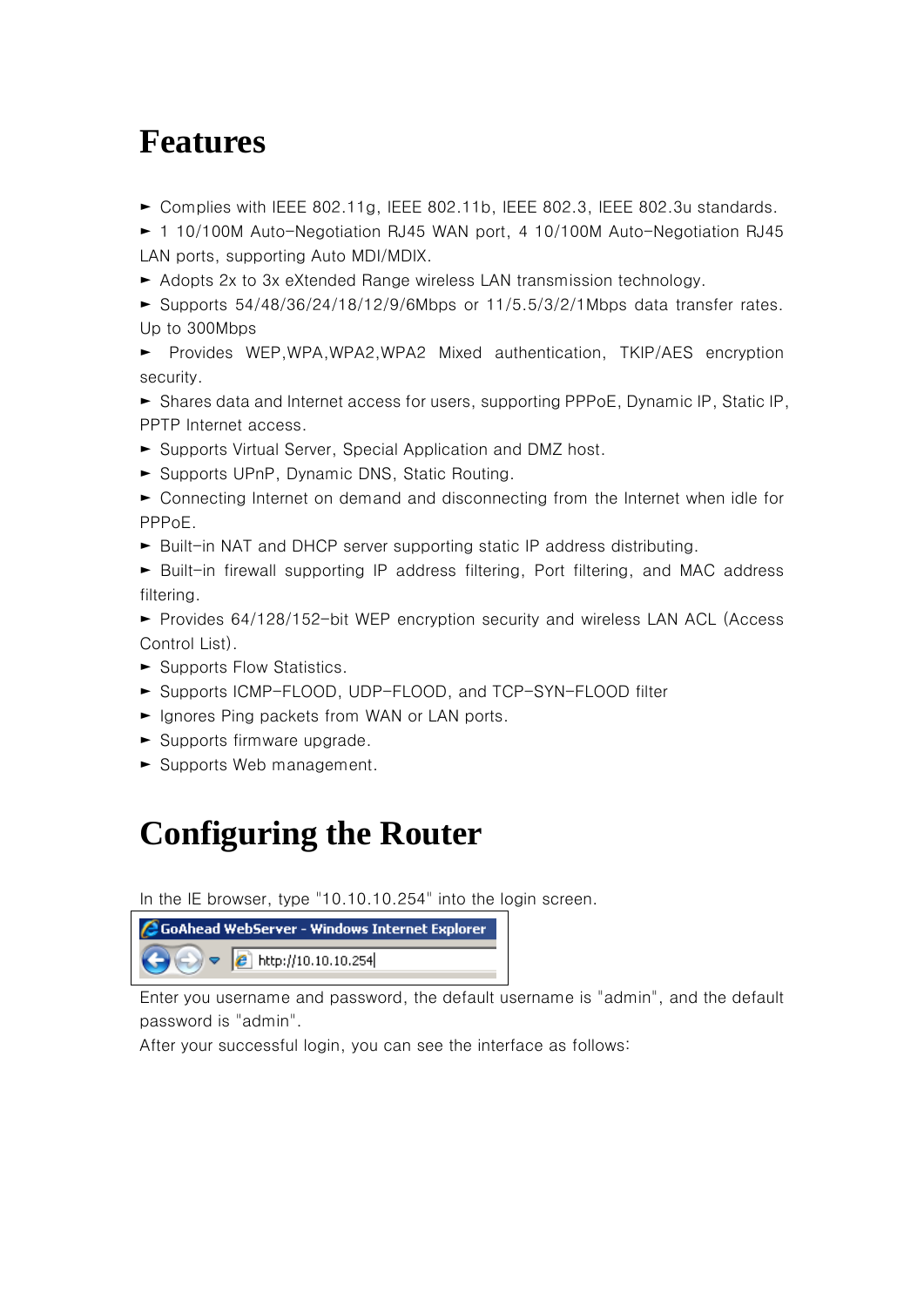| open all close all                                                           | <b>Ralink APSoC</b>                             |
|------------------------------------------------------------------------------|-------------------------------------------------|
| Ralink<br>Operation Mode<br>Internet Settings<br>田<br>田<br>Wireless Settings | Select Language<br><b>Apply</b><br>English<br>× |
| $\overline{+}$<br>Firewall<br>Administration<br>国社                           | <b>Status</b><br>Statistic<br>Management        |
|                                                                              | goahead<br><b>WEBSERVER®</b>                    |

You can configure and manage the router. There are six main menus on the left of the web pages. Submenus will be available after you click one of the main menus. The six main menus are: Operation Mode, Internet Settings, Wireless Settings, Firewall, Storage, Administration. To apply any settings you have altered on the page, please click the Apply button.

There are three buttons at the top of the menus, "open all", "close all" and "Ralink". Open all: open all the sub-menu.

Close all: close all the sub-menu.

Ralink: return to the login page.

On the right of the web page, you can see four setting button: Select Language, Status, Statistic, Management

Select Language

You can choose three languages: English, Traditional Chinese and Simple Chinese.

| -Select Language                                  |       |
|---------------------------------------------------|-------|
| Traditional Chinese                               | Apply |
| English<br>∥Traditional Chinese<br>Simple Chinese |       |
| Management                                        |       |

**Status** 

Click the "Status" button, the page will displays the status of Ralink SoC Platform, including System Info, Internet Configurations and Local Network. As follows: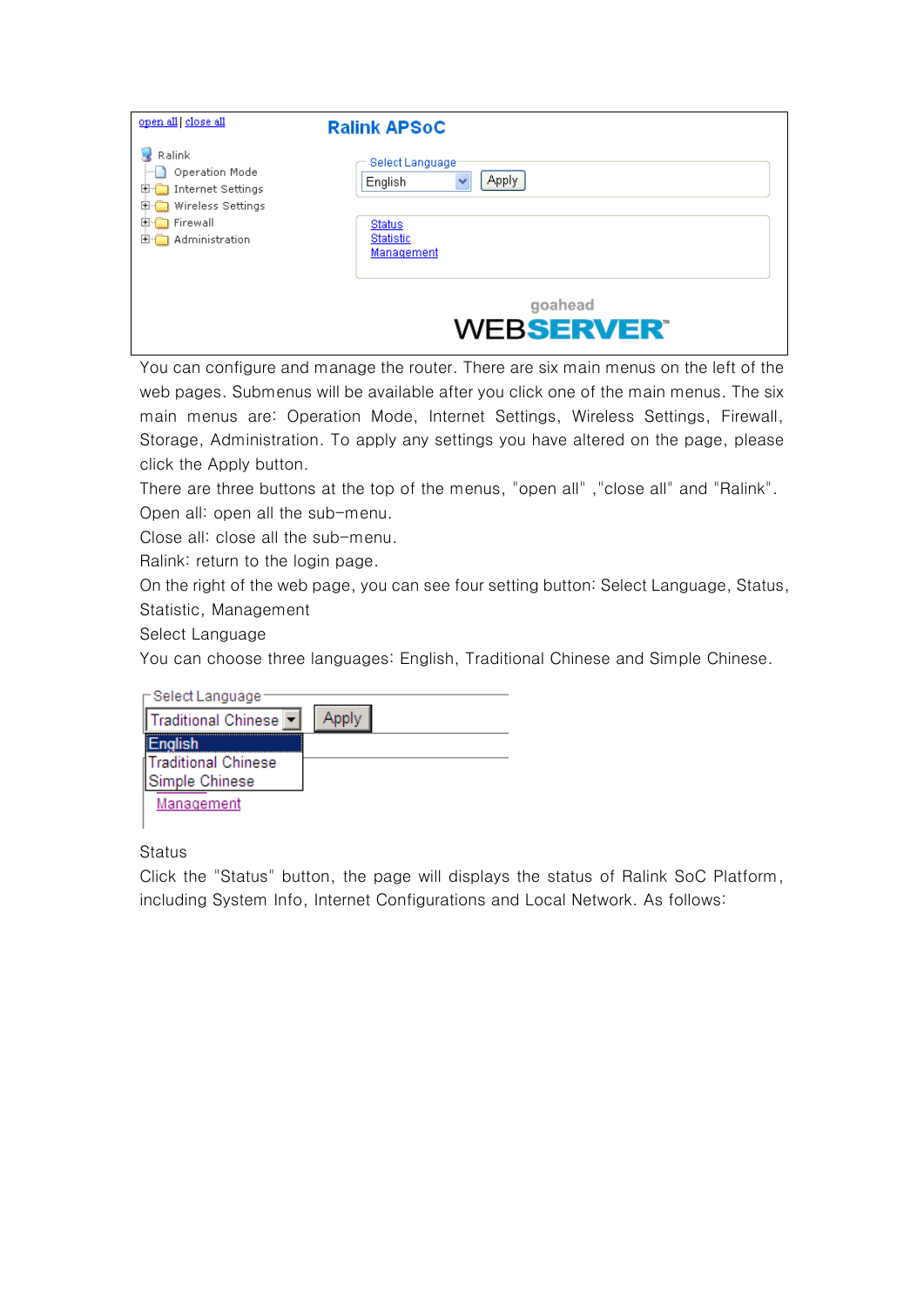#### **Access Point Status**

Let's take a look at the status of Ralink SoC Platform.

| <b>SDK Version</b>             | 3052(850)-32M4M-2T2R-V1.00-STD-EN(20100713)<br>(Sep 13 2010) |  |
|--------------------------------|--------------------------------------------------------------|--|
| System Up Time                 | 1 min, 55 secs                                               |  |
| System Platform                | RT3052 embedded switch                                       |  |
| Operation Mode                 | Gateway Mode                                                 |  |
| <b>Internet Configurations</b> |                                                              |  |
| Connected Type                 | DHCP                                                         |  |
| WAN IP Address                 |                                                              |  |
| Subnet Mask                    |                                                              |  |
| Default Gateway                |                                                              |  |
| Primary Domain Name Server     |                                                              |  |
| Secondary Domain Name Server   |                                                              |  |
| <b>MAC Address</b>             | 00:14:78:00:05:32                                            |  |
| <b>Local Network</b>           |                                                              |  |
| Local IP Address               | 10.10.10.254                                                 |  |
| Local Netmask                  | 255.255.255.0                                                |  |
| <b>MAC Address</b>             | 00:14:78:00:05:30                                            |  |
| <b>Ethernet Port Status</b>    |                                                              |  |
|                                |                                                              |  |

Statistic:

Click the "Statistic" button, the page will display the Ralink SoC statistics. You can see the information of send and receive packets in all ports.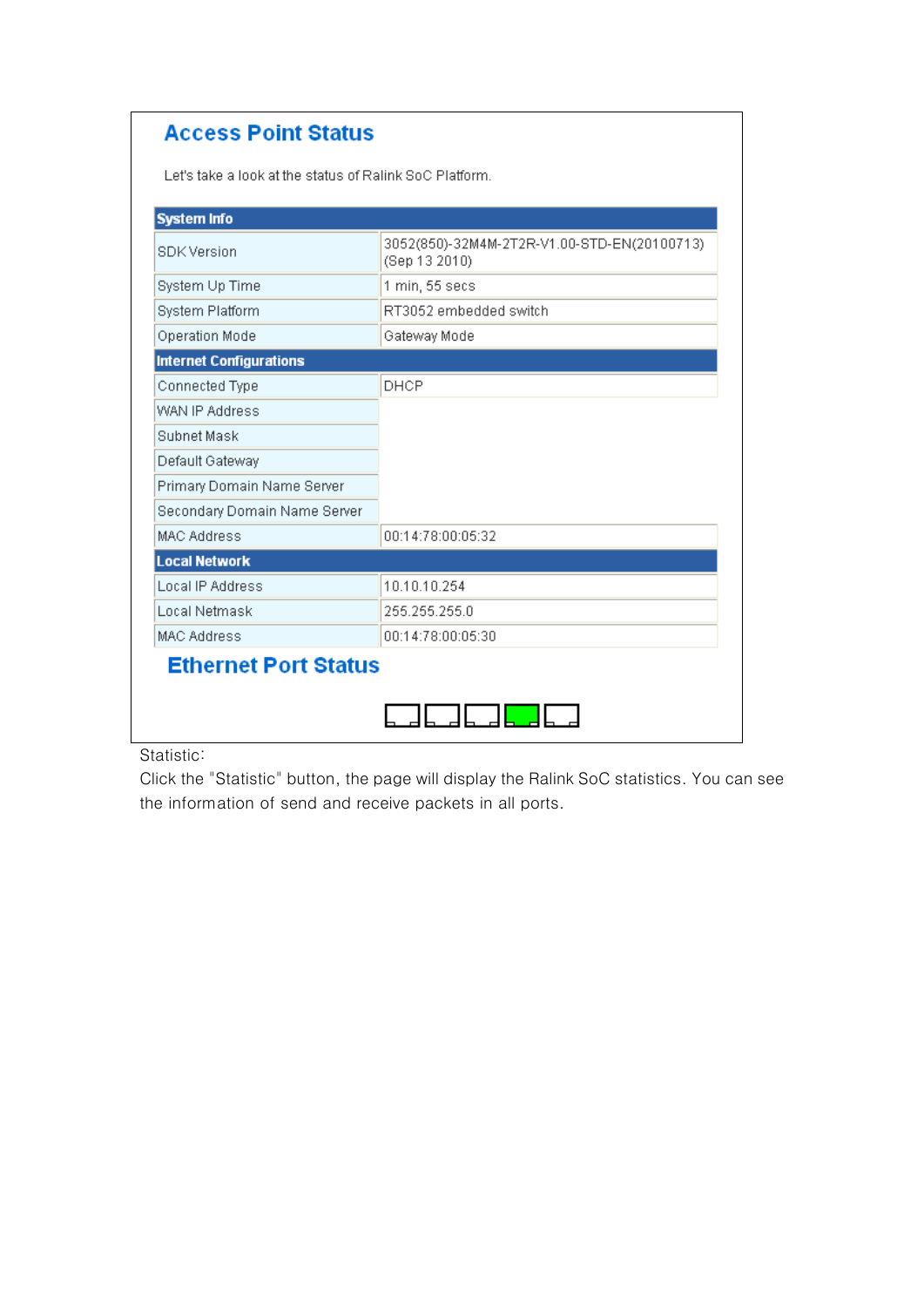#### **Statistic**

Take a look at the Ralink SoC statistics

| <b>Memory</b>         |                  |  |  |
|-----------------------|------------------|--|--|
| Memory total:         | 29256 kB         |  |  |
| Memory left:          | 8720 kB          |  |  |
| <b>WAN/LAN</b>        |                  |  |  |
| WAN Rx packets:       | 54717            |  |  |
| WAN Rx bytes:         | 4656327          |  |  |
| WAN Tx packets:       | 32868            |  |  |
| WAN Tx bytes:         | 2489496          |  |  |
| LAN Rx packets:       | 34659            |  |  |
| LAN Rx bytes:         | 2083492          |  |  |
| LAN Tx packets:       | 11487            |  |  |
| LAN Tx bytes:         | 2890284          |  |  |
| <b>All interfaces</b> |                  |  |  |
|                       |                  |  |  |
| Name                  | lo               |  |  |
| <b>Rx Packet</b>      | 0                |  |  |
| Rx Byte               | 0                |  |  |
| <b>Tx Packet</b>      | 0                |  |  |
| Tx Byte               | 0                |  |  |
| Name                  | eth <sub>2</sub> |  |  |
| <b>Rx Packet</b>      | 89544            |  |  |
| Rx Byte               | 8141042          |  |  |
| <b>Tx Packet</b>      | 44361            |  |  |
| Tx Byte               | 5449592          |  |  |
| Name                  | ra0              |  |  |
| <b>Rx Packet</b>      | 17               |  |  |

System Management:

Click the "Management" button, enter into the system management setting page.

You can set the account to access the web server of Access Point, NTP settings and DDNS settings here.

Click the "Apply" button to enable configuration to take effect.

Click the "Cancel" button to cancel the setting.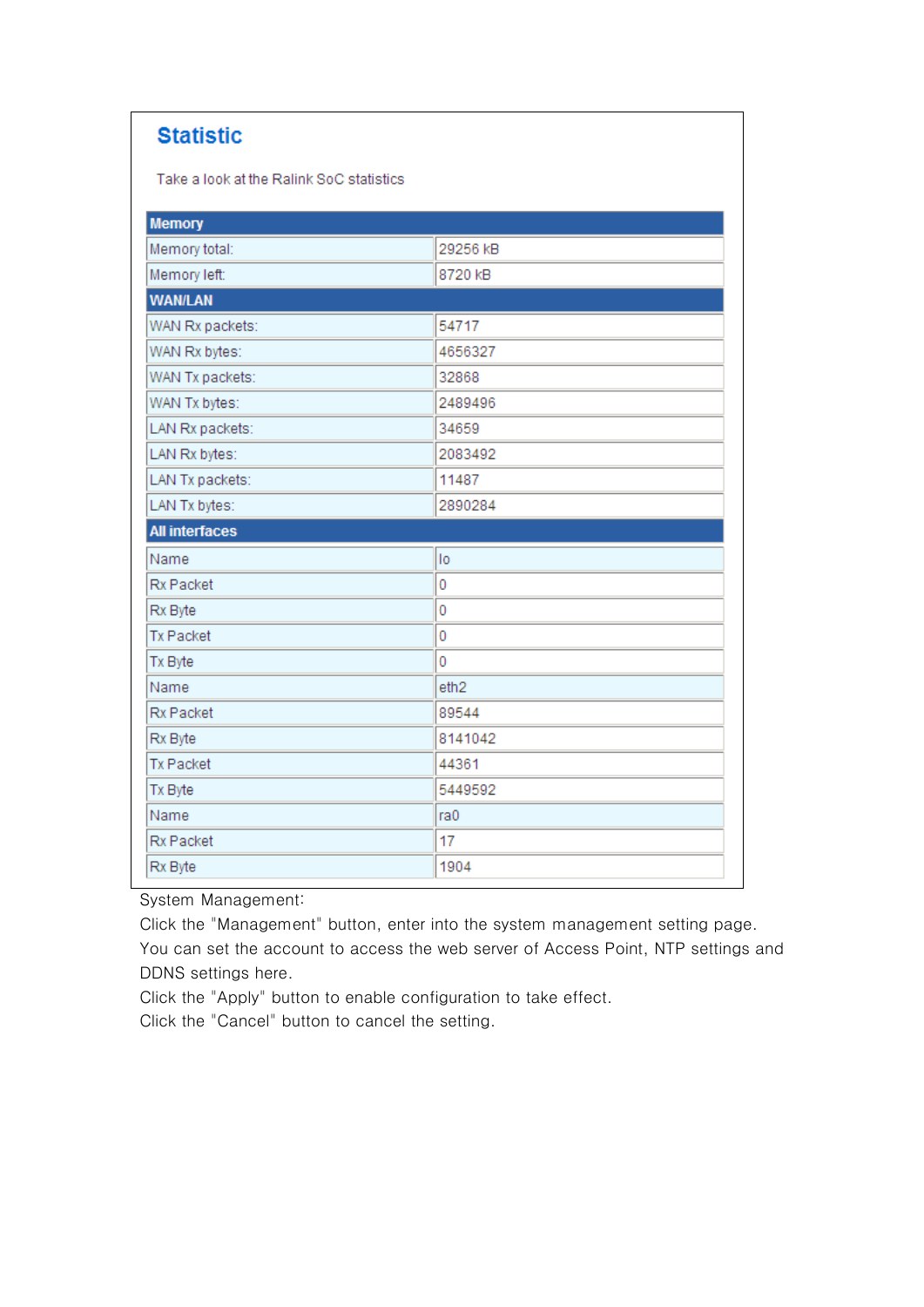| <b>System Management</b>                                                                              |                                                                |  |
|-------------------------------------------------------------------------------------------------------|----------------------------------------------------------------|--|
| You may configure administrator account and password, NTP settings, and Dynamic DNS<br>settings here. |                                                                |  |
|                                                                                                       |                                                                |  |
| <b>Language Settings</b>                                                                              |                                                                |  |
| Select Language                                                                                       | English<br>▾╎                                                  |  |
| Apply                                                                                                 | Cancel                                                         |  |
| <b>Adminstrator Settings</b>                                                                          |                                                                |  |
| Account                                                                                               | admin                                                          |  |
| Password                                                                                              |                                                                |  |
| Apply                                                                                                 | Cancel                                                         |  |
|                                                                                                       |                                                                |  |
| <b>NTP Settings</b>                                                                                   |                                                                |  |
| <b>Current Time</b>                                                                                   | Sync with host<br>Sat Jan 1 02:06:22 UTC 2000                  |  |
| Time Zone:                                                                                            | (GMT-11:00) Midway Island, Samoa<br>▾╎                         |  |
| <b>NTP Server</b>                                                                                     | ex: time.nist.gov<br>ntp0.broad.mit.edu<br>time.stdtime.gov.tw |  |
| NTP synchronization(hours)                                                                            |                                                                |  |
| Apply                                                                                                 | Cancel                                                         |  |
| <b>DDNS Settings</b>                                                                                  |                                                                |  |
| Dynamic DNS Provider                                                                                  | ┳<br>None                                                      |  |

DDNS:

The router offers a Dynamic Domain Name System (DDNS) feature. DDNS lets you assign a fixed host and domain name to a dynamic Internet IP Address. It is useful when you are hosting your own website, FTP server, or other server behind the router. Before using this feature, you need to sign up for DDNS service providers such as www.zoneedit.com or www.no-ip.com. The Dynamic DNS client service provider will give you a password or key.

To set up for DDNS, follow these instructions:

- 1. Type the domain names your dynamic DNS service provider gave.
- 2. Type the Account for your DDNS account.
- 3. Type the Password for your DDNS account.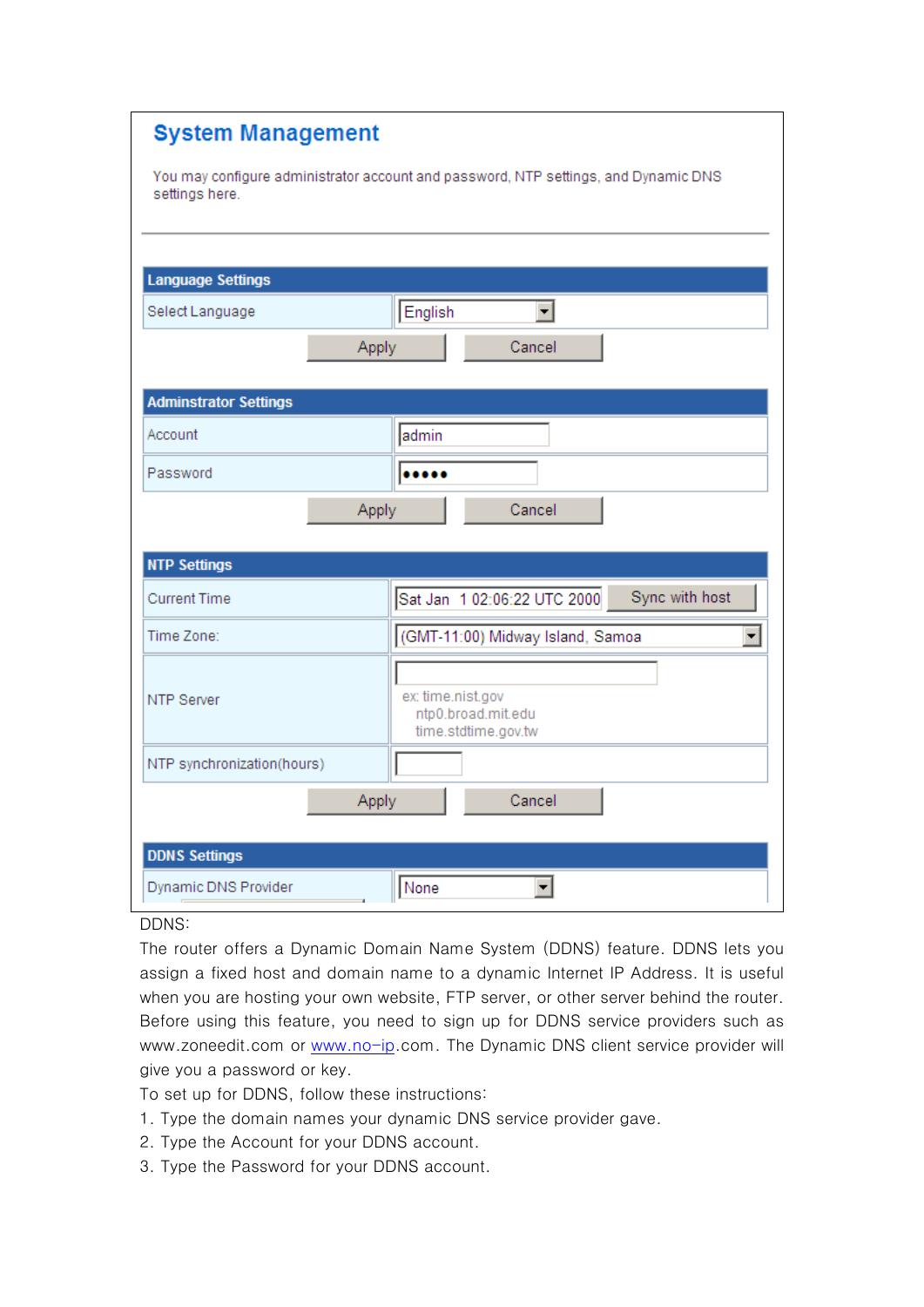4. Click the Apply button to apply to the DDNS service.

| <b>DDNS Settings</b> |        |  |
|----------------------|--------|--|
| Dynamic DNS Provider | None   |  |
| Account              |        |  |
| Password             |        |  |
| <b>DDNS</b>          |        |  |
|                      | Cancel |  |

## **1 Operation Mode**

You can setup different modes to LAN and WLAN interface for NAT and bridging function.

Click "Apply" button to enable configuration to take effect.

Click "Cancel" button to cancel the settings.

| <b>Operation Mode Configuration</b>                                                                                                                       |  |  |
|-----------------------------------------------------------------------------------------------------------------------------------------------------------|--|--|
| You may configure the operation mode suitable for you environment.                                                                                        |  |  |
|                                                                                                                                                           |  |  |
| $\circ$ Bridge:                                                                                                                                           |  |  |
| All ethernet and wireless interfaces are bridged into a single bridge interface.                                                                          |  |  |
| C Gateway:                                                                                                                                                |  |  |
| The first ethernet port is treated as WAN port. The other ethernet ports and the wireless<br>interface are bridged together and are treated as LAN ports. |  |  |
| C AP Client:                                                                                                                                              |  |  |
| The wireless apcli interface is treated as WAN port, and the wireless ap interface and the<br>ethernet ports are LAN ports.                               |  |  |
| NAT Enabled<br>Enable                                                                                                                                     |  |  |
| Cancel<br>Applv                                                                                                                                           |  |  |

## **2 Internet Settings**

There are five submenus under the Internet Settings menus: WAN, LAN, DHCP clients, Advanced Routing, QoS.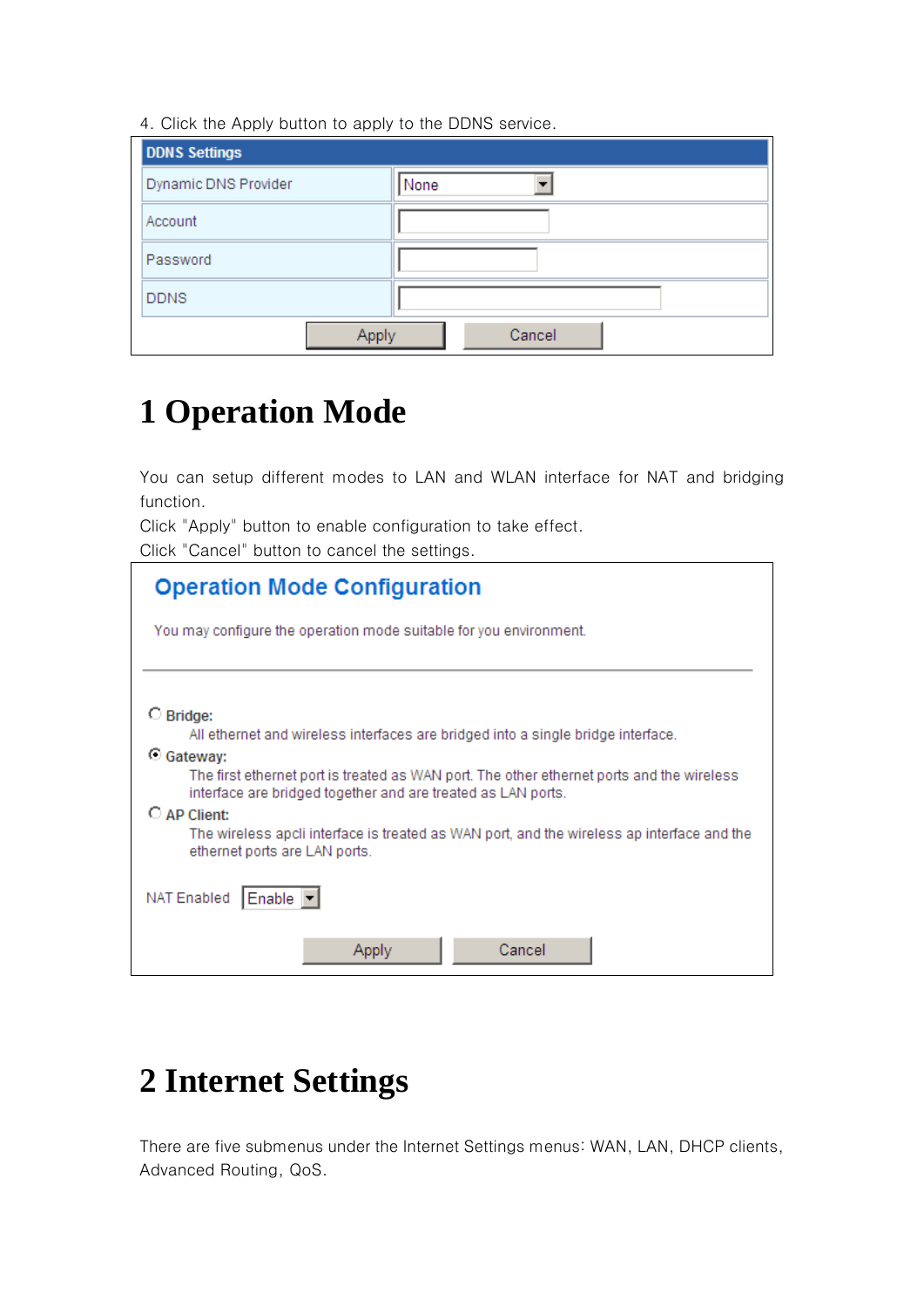

#### **2.1 WAN**

You can configure the parameters for Internet network which connects to the WAN port of your Access Point. Here you may change the access method to static IP, DHCP, PPPoE , L2TP, PPTP or 3G by click the item value of WAN Connection type.

| <b>Wide Area Network (WAN) Settings</b>         |                                                                 |                                                                                               |
|-------------------------------------------------|-----------------------------------------------------------------|-----------------------------------------------------------------------------------------------|
|                                                 | configure parameters according to the selected connection type. | You may choose different connection type suitable for your environment. Besides, you may also |
| <b>WAN Connection Type:</b><br><b>DHCP Mode</b> |                                                                 | DHCP (Auto config) $\blacktriangledown$                                                       |
| Hostname<br>(optional)                          |                                                                 |                                                                                               |
| <b>MAC Clone</b>                                |                                                                 |                                                                                               |
| Enabled                                         | Disable -                                                       |                                                                                               |
|                                                 | Apply                                                           | Cancel                                                                                        |

a. If you choose Static IP, you should have fixed IP Parameters specified by your ISP.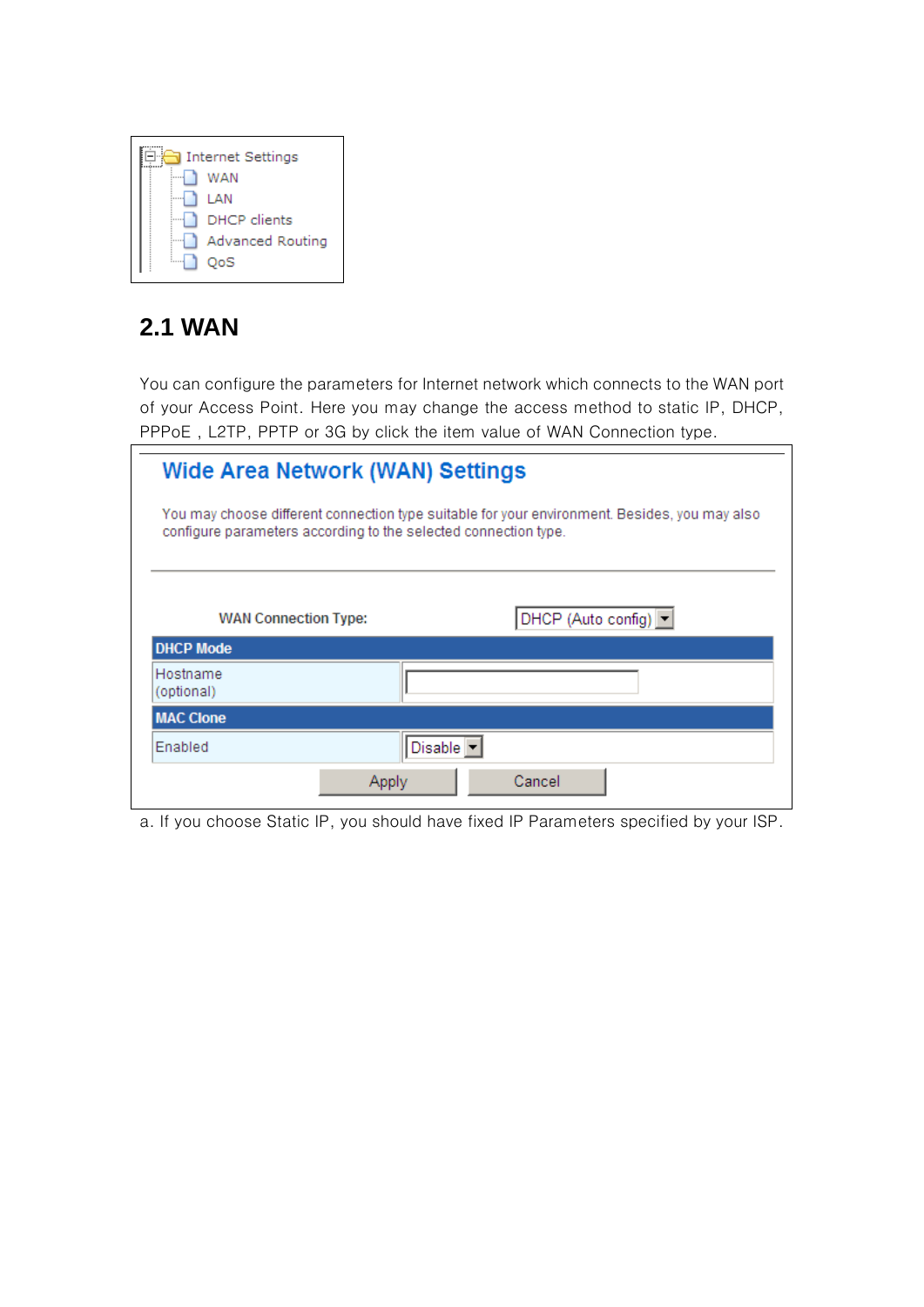| <b>WAN Connection Type:</b> | STATIC (fixed IP)<br>$\blacktriangledown$ |
|-----------------------------|-------------------------------------------|
| <b>Static Mode</b>          |                                           |
| <b>IP Address</b>           | 192.168.1.176                             |
| Subnet Mask                 | 255.255.255.0                             |
| Default Gateway             | 192.168.1.1                               |
| Primary DNS Server          | 202.96.128.166                            |
| Secondary DNS Server        | 202.96.134.133                            |
| <b>MAC Clone</b>            |                                           |
| Enabled                     | Disable -                                 |
|                             | Cancel<br>Apply                           |

You should type the following parameters into the spaces provided:

IP Address - Enter the IP address in dotted-decimal notation provided by your ISP.

Subnet Mask - Enter the subnet Mask in dotted-decimal notation provided by your ISP, usually is 255.255.255.0.

Default Gateway - (Optional) Enter the gateway IP address in dotted-decimal notation provided by your ISP.

Primary DNS Server - (Optional) Enter the DNS address in dotted-decimal notation provided by your ISP.

Secondary DNS Server - (Optional) Type another DNS address in dotted-decimal notation provided by your ISP if provided.

Click the "Apply" button to enable configuration to take effect.

Click the "Cancel" button to cancel the setting.

b. The router is set up by default as a DHCP (Dynamic Host Configuration Protocol) server, which provides the TCP/IP configuration for all the PC(s) that are connected to the router on the LAN.

|                        | <b>WAN Connection Type:</b> | DHCP (Auto config) |
|------------------------|-----------------------------|--------------------|
| <b>DHCP Mode</b>       |                             |                    |
| Hostname<br>(optional) |                             |                    |
| <b>MAC Clone</b>       |                             |                    |
| Enabled                | Disable -                   |                    |
|                        | Apply                       | Cancel             |

c. If you choose PPPoE, you should enter the following parameters.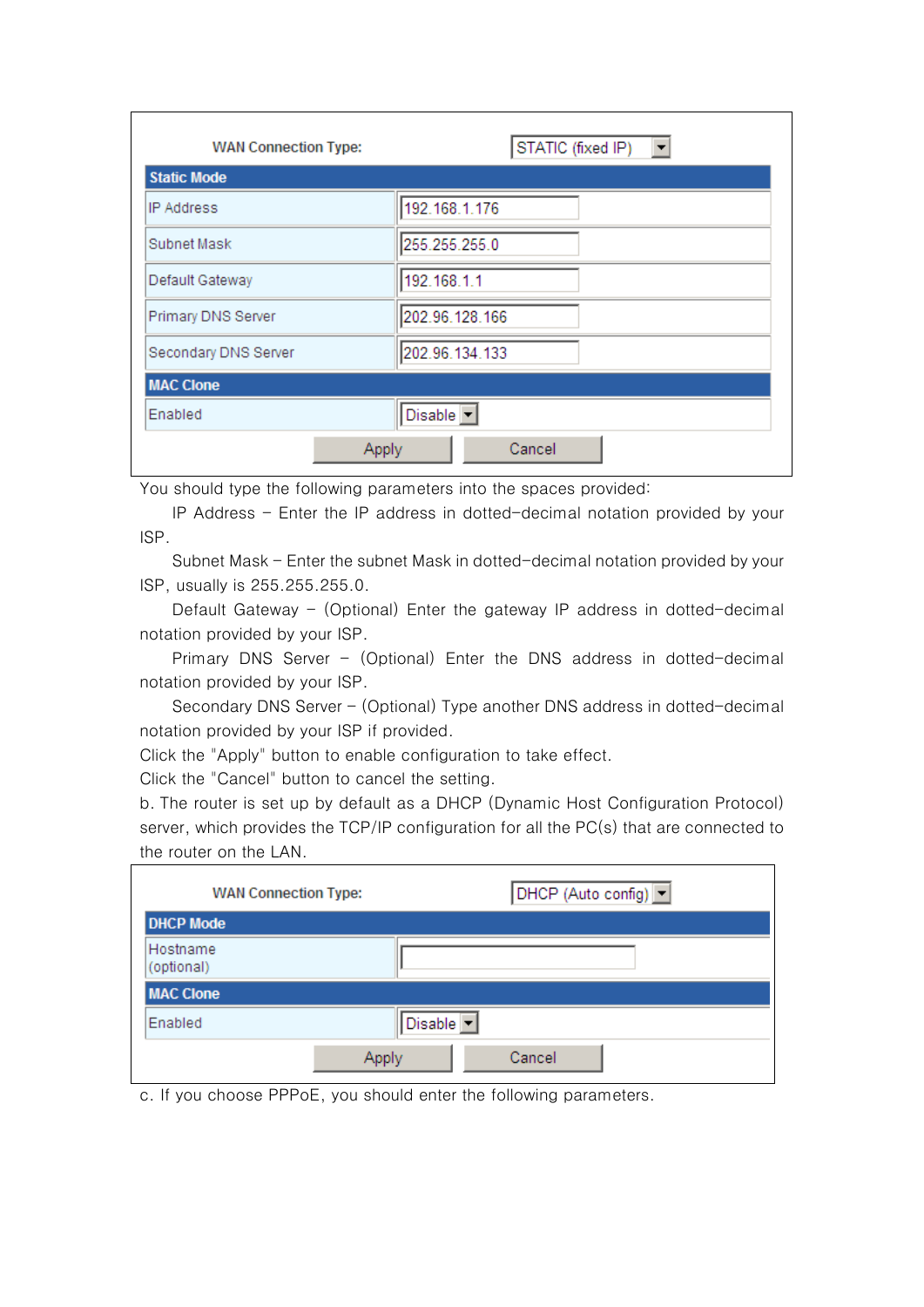| <b>WAN Connection Type:</b> | PPPoE (ADSL)                                  |
|-----------------------------|-----------------------------------------------|
| <b>PPPoE Mode</b>           |                                               |
| User Name                   | pppoe_user                                    |
| Password                    |                                               |
| Verify Password             |                                               |
|                             | $\mathbf{r}$<br>Keep Alive                    |
| Operation Mode              | Keep Alive Mode: Redial Period 60<br>senconds |
|                             | On demand Mode: Idle Time 5<br>minutes        |
| <b>MAC Clone</b>            |                                               |
| Enabled                     | Disable -                                     |
| Apply                       | Cancel                                        |

User Name/Password - Enter the User Name and Password provided by your ISP. These fields are case-sensitive.

Connect on Demand - You can configure the router to disconnect your Internet connection after a specified period of inactivity (Max Idle Time). If your Internet connection has been terminated due to inactivity, Connect on Demand enables the router to automatically re-establish your connection as soon as you attempt to access the Internet again. If you wish to activate Connect on Demand, click the radio button. If you want your Internet connection to remain active at all times, enter 0 in the Max Idle Time field. Otherwise, enter the number of minutes you want to have elapsed before your Internet connection terminates.

Manually - You can configure the router to make it connect or disconnect manually. After a specified period of inactivity (Max Idle Time), the router will disconnect from the Internet connection, and you will not be able to re-establish your connection automatically as soon as you attempt to access the Internet again. To use this option, click the radio button. If you want your Internet connection to remain active at all times, enter "0" in the Max Idle Time field. Otherwise, enter the number time in minutes that you wish to have the Internet connecting last unless a new link is requested. d. If you choose L2TP, you should enter the following parameters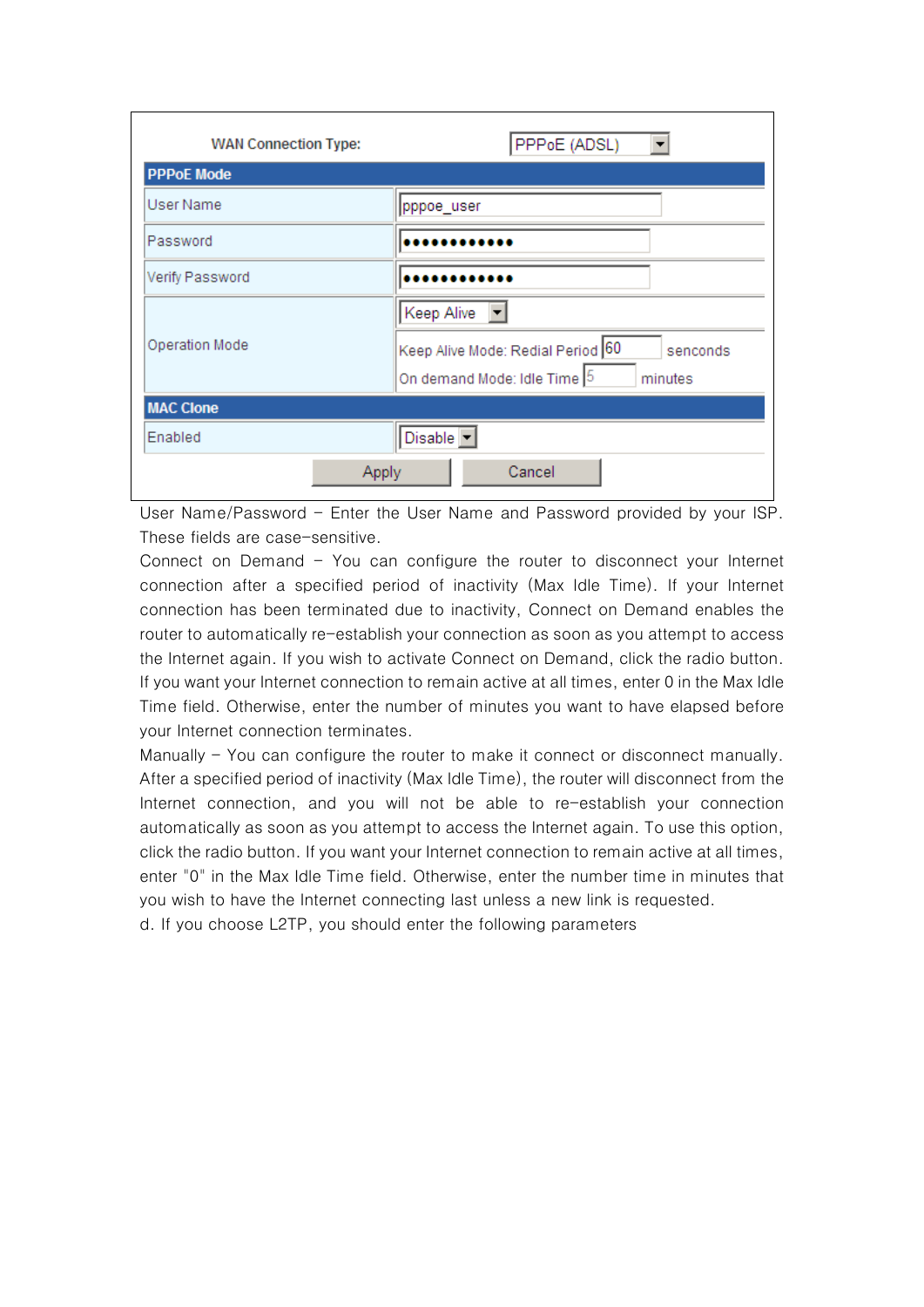| <b>WAN Connection Type:</b> | L <sub>2</sub> TP                             |
|-----------------------------|-----------------------------------------------|
| <b>L2TP Mode</b>            |                                               |
| Server IP                   | I2tp_server                                   |
| <b>User Name</b>            | l2tp_user                                     |
| Password                    |                                               |
| Address Mode                | $\overline{\phantom{0}}$<br>Static            |
| <b>IP Address</b>           | 192.168.1.1                                   |
| Subnet Mask                 | 255.255.255.0                                 |
| Default Gateway             | 192.168.1.254                                 |
|                             | Keep Alive v                                  |
| Operation Mode              | Keep Alive Mode: Redial Period 60<br>senconds |
| <b>MAC Clone</b>            |                                               |
| Enabled                     | Disable v                                     |
| Apply                       | Cancel                                        |

User Name/Password - Enter the User Name and Password provided by your ISP. These fields are case-sensitive.

Dynamic IP/ Static IP " Choose either as you are given by your ISP.

Click the Connect button to connect immediately. Click the Disconnect button to disconnect immediately.

Connect on Demand - You can configure the router to disconnect from your Internet connection after a specified period of inactivity (Max Idle Time). If your Internet connection has been terminated due to inactivity, Connect on Demand enables the router to automatically re-establish your connection as soon as you attempt to access the Internet again. If you wish to activate Connect on Demand, click the radio button. If you want your Internet connection to remain active at all times, enter 0 in the Max Idle Time field. Otherwise, enter the number of minutes you want to have elapsed before your Internet connection terminates.

Caution: Sometimes the connection cannot be disconnected although you specify a time to Max Idle Time, since some applications is visiting the Internet continually in the background.

e. If you choose PPTP, you should enter the following parameters.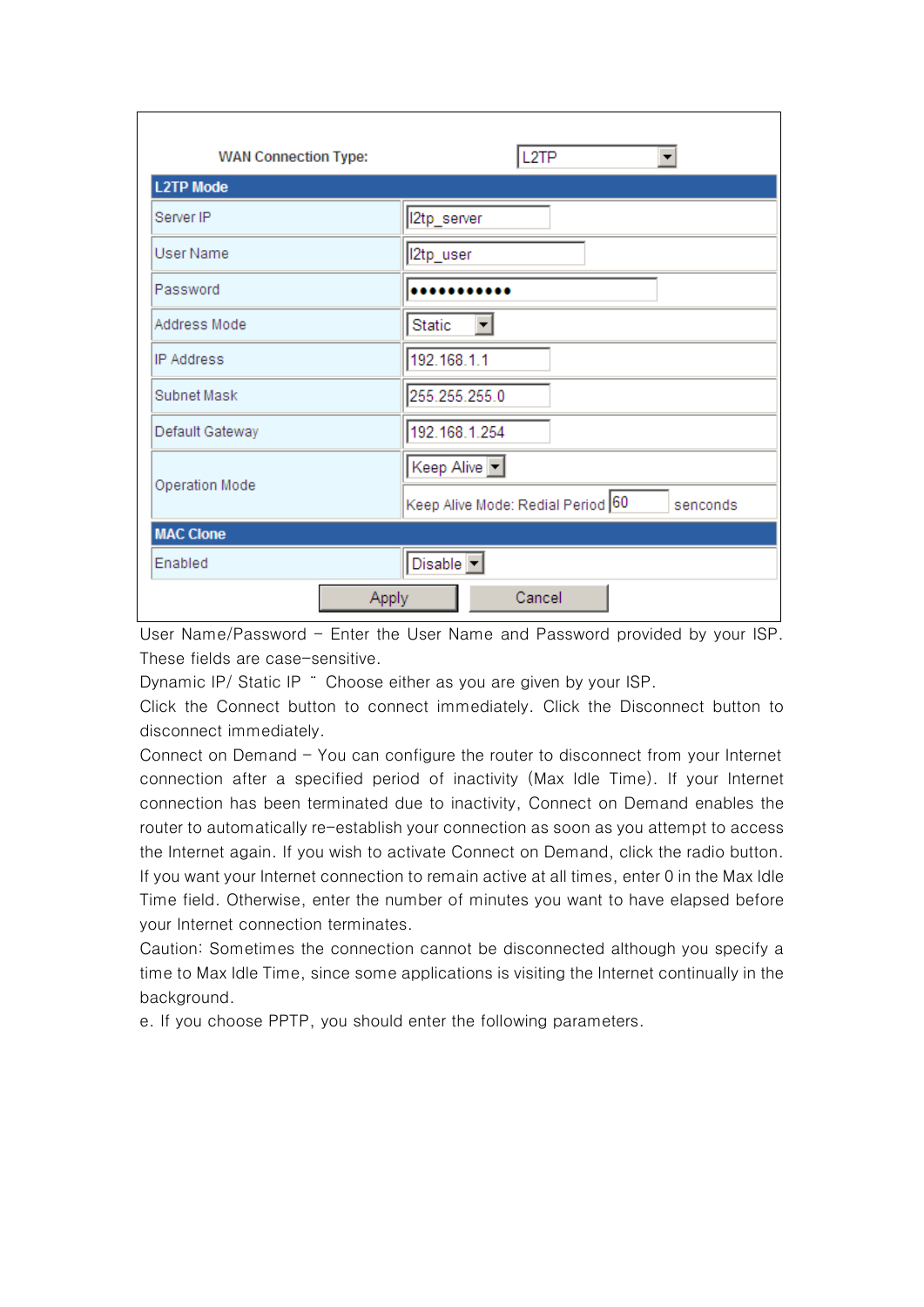| <b>WAN Connection Type:</b> | PPTP<br>▼                                     |
|-----------------------------|-----------------------------------------------|
| <b>PPTP Mode</b>            |                                               |
| Server IP                   | pptp_server                                   |
| <b>User Name</b>            | pptp_user                                     |
| Password                    |                                               |
| Address Mode                | $\overline{\phantom{a}}$<br>Static            |
| <b>IP Address</b>           | 192.168.1.1                                   |
| Subnet Mask                 | 255.255.255.0                                 |
| Default Gateway             | 192.168.1.254                                 |
|                             | Keep Alive                                    |
| Operation Mode              | Keep Alive Mode: Redial Period 60<br>senconds |
| <b>MAC Clone</b>            |                                               |
| Enabled                     | Disable <b>-</b>                              |
| Apply                       | Cancel                                        |

User Name/Password - Enter the User Name and Password provided by your ISP. These fields are case-sensitive.

Address Mode: Dynamic and Static.

Dynamic IP/ Static IP - Choose either as you are given by your ISP and enter the ISP's IP address or the domain name.

f. If you choose 3G, you can select the following parameters.

| <b>WAN Connection Type:</b> |                              | 3G                                    |  |
|-----------------------------|------------------------------|---------------------------------------|--|
| 3G Mode                     |                              |                                       |  |
| USB 3G modem                |                              | OPTION ICON 225 $\blacktriangleright$ |  |
| <b>MAC Clone</b>            |                              |                                       |  |
| Enabled                     | Disable $\blacktriangledown$ |                                       |  |
|                             | Apply                        | Cancel                                |  |

٦

3G Mode: you can select the USB 3G modem, OPTION ICON 225, NU MU-Q 101, HUAWEI E169, BandLuxe C270.

#### **2.2 LAN**

You may enable/disable networking functions and configure their parameters as your wish.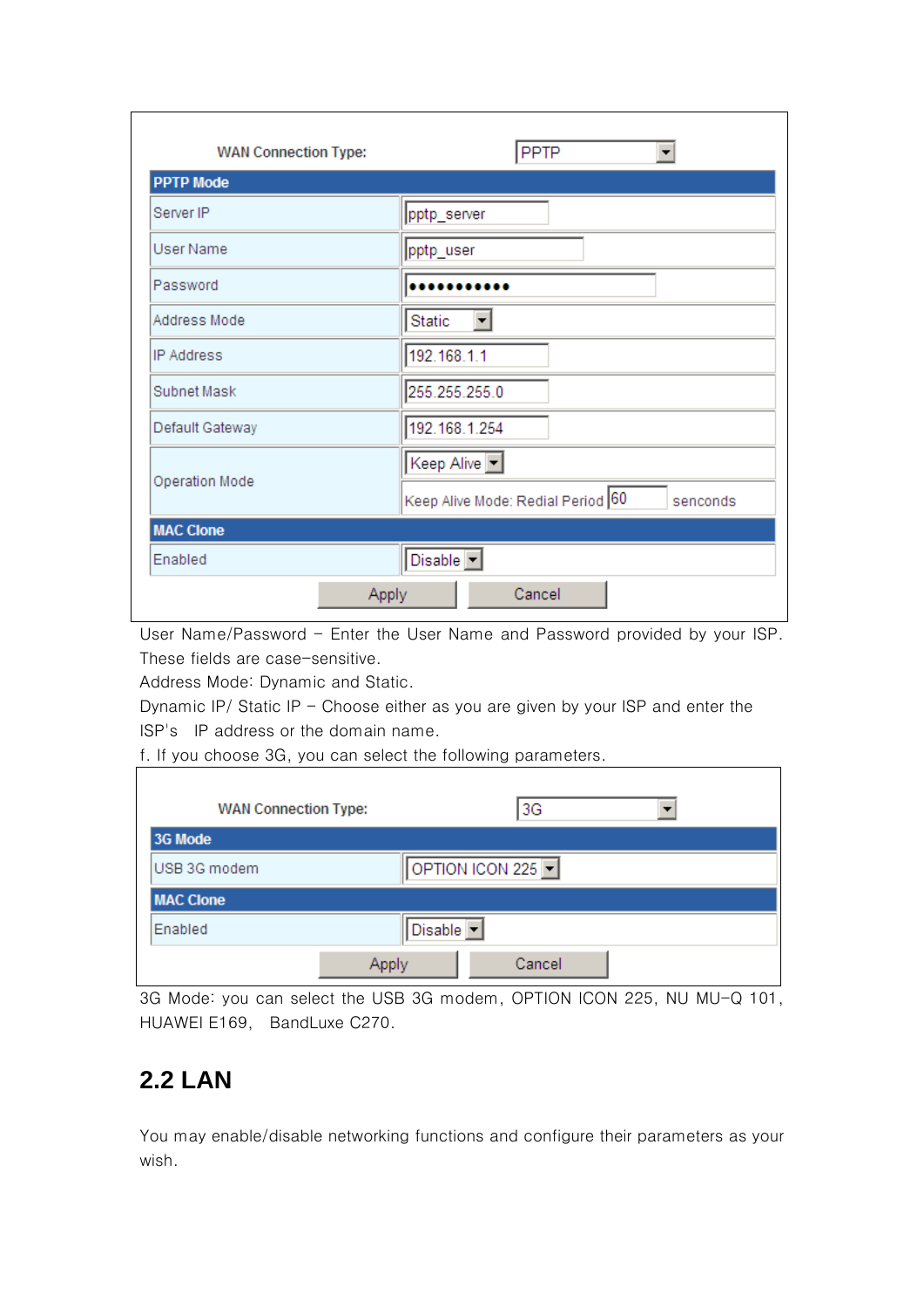| <b>LAN Setup</b>                |                               |
|---------------------------------|-------------------------------|
| Hostname                        | ralink                        |
| <b>IP Address</b>               | 10.10.10.254                  |
| Subnet Mask                     | 255.255.255.0                 |
| LAN <sub>2</sub>                | C Enable C Disable            |
| LAN2 IP Address                 |                               |
| <b>LAN2 Subnet Mask</b>         |                               |
| <b>MAC Address</b>              | 00:0C:43:30:52:77             |
| DHCP Type                       | Server                        |
| Start IP Address                | 10.10.10.100                  |
| End IP Address                  | 10.10.10.200                  |
|                                 | Subnet Mask 255.255.255.0     |
| Primary DNS Server 10.10.10.251 |                               |
| Secondary DNS Server 168.95.1.1 |                               |
| Default Gateway 10.10.10.254    |                               |
| Lease Time                      | 86400                         |
| Statically Assigned             | MAC:<br>IP:                   |
| Statically Assigned             | MAC:<br>IP:                   |
| Statically Assigned             | MAC:<br>IP:                   |
| 802.1d Spanning Tree            | Disable $\blacktriangleright$ |
| <b>LLTD</b>                     | Disable $\boxed{\mathbf{r}}$  |
| <b>IGMP Proxy</b>               | Disable -                     |
| <b>UPNP</b>                     | Disable -                     |
| Router Advertisement            | Disable                       |
| <b>DNS Proxy</b>                | Disable -                     |
| Apply                           | Cancel                        |

Note:

a. If you change the IP Address of LAN, you must use the new IP Address to login the router and you must change the DHCP Client Range at the same time.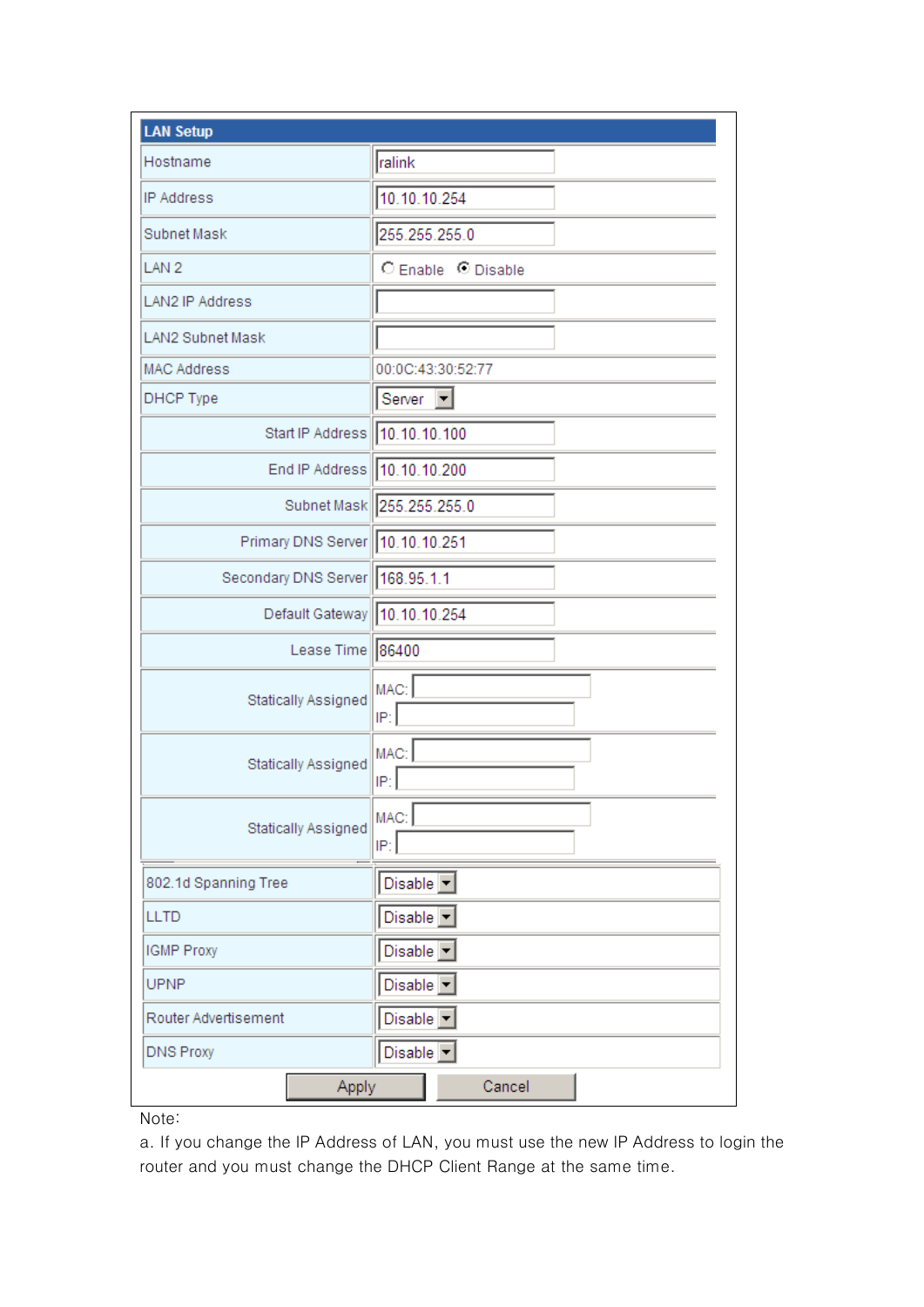b. If the new LAN IP Address you set is not in the same subnet, the IP Address pool of the DHCP server will not take effect, until they are re-configured.

c. If the new LAN IP Address you set is not in the same subnet, the Virtual Server and DMZ Host will change accordingly at the same time.

#### **2.3 DHCP clients**

You can see DHCP clients list in this page.

| <b>DHCP Client List</b> |                                      |                   |                 |
|-------------------------|--------------------------------------|-------------------|-----------------|
|                         | You could monitor DHCP clients here. |                   |                 |
|                         |                                      |                   |                 |
| <b>DHCP Clients</b>     |                                      |                   |                 |
| Hostname                | <b>MAC Address</b>                   | <b>IP Address</b> | Expires in      |
| <b>TIIDÃÔ</b>           | 00:26:18:15:50:EF                    | 10.10.10.100      | 1 days 00:00:00 |

#### **2.4 Advanced Routing**

You may add and remote custom Internet routing rules, and enable dynamic routing exchange protocol here.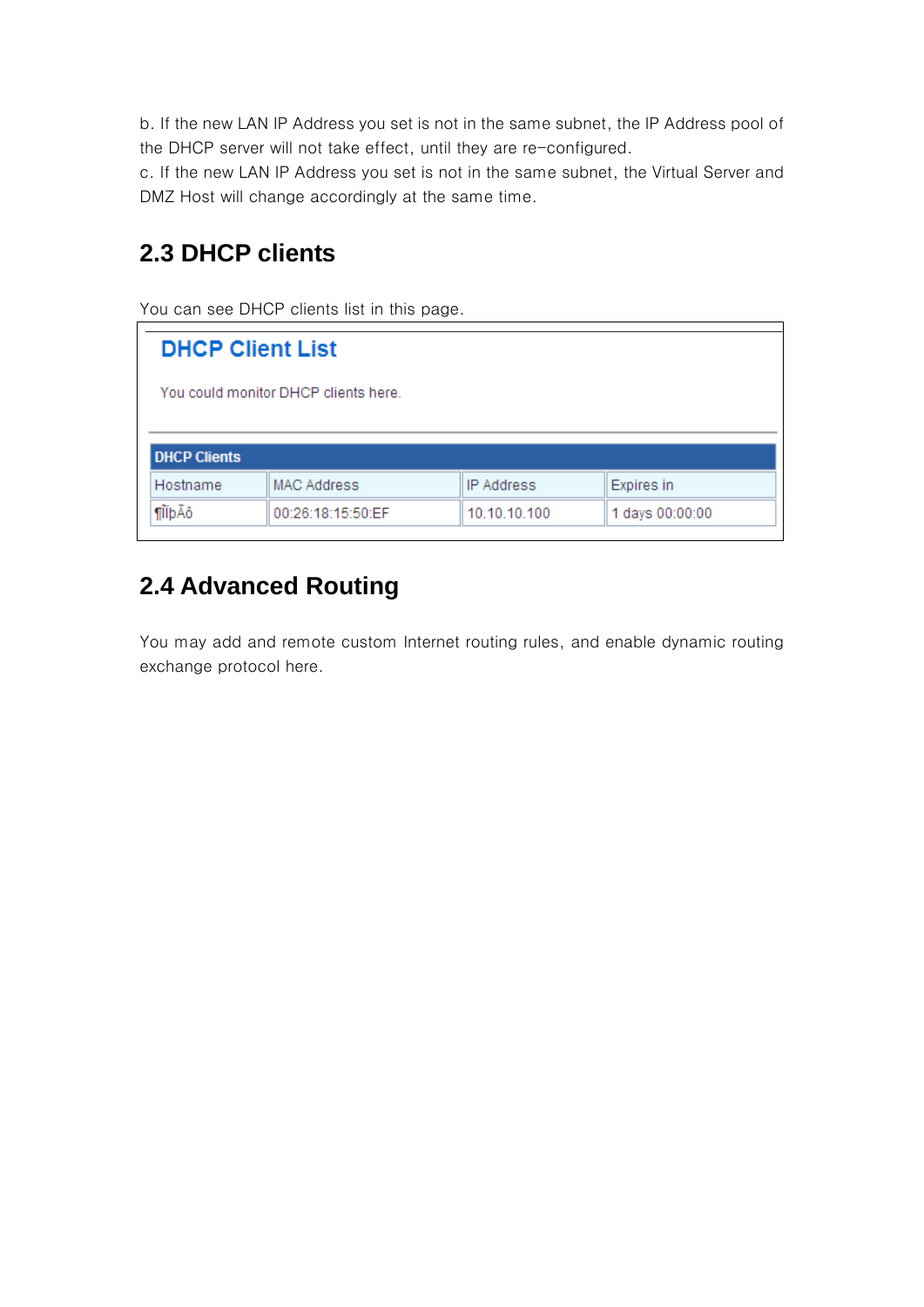| <b>Static Routing Settings</b> |  |
|--------------------------------|--|
|--------------------------------|--|

You may add and remote custom Internet routing rules, and/or enable dynamic routing exchange protocol here.

|       | Add a routing rule<br>Destination    |                                 |         |       |   |   |   |                          |         |
|-------|--------------------------------------|---------------------------------|---------|-------|---|---|---|--------------------------|---------|
|       |                                      |                                 |         |       |   |   |   |                          |         |
| Range |                                      | Host $\vert \mathbf{v} \vert$   |         |       |   |   |   |                          |         |
|       | Gateway                              |                                 |         |       |   |   |   |                          |         |
|       | Interface                            | LAN                             | ▾╎      |       |   |   |   |                          |         |
|       | Comment                              |                                 |         |       |   |   |   |                          |         |
|       | Reset<br><b>Apply</b>                |                                 |         |       |   |   |   |                          |         |
|       | Current Routing table in the system: |                                 |         |       |   |   |   |                          |         |
| No.   | Destination                          | Netmask                         | Gateway | Flags |   |   |   | Metric Ref Use Interface | Comment |
| 1     |                                      | 255.255.255.255 255.255.255.255 | 0.0.0.0 | 5     | 0 | 0 | 0 | LAN<br>(br0)             |         |
| 2     | 192.168.1.0                          | 255.255.255.0                   | 0.0.0.0 | 1     | 0 | 0 | 0 | <b>WAN</b><br>(eth2.2)   |         |
| 3     | 10.10.10.0                           | 255.255.255.0                   | 0.0.0.0 | 1     | 0 | 0 | 0 | LAN<br>(br0)             |         |

## **2.5 QoS**

If you enable QoS, you can set the Upload Bandwidth and Download Bandwidth. Click "Submit" button to enable configuration to take effect.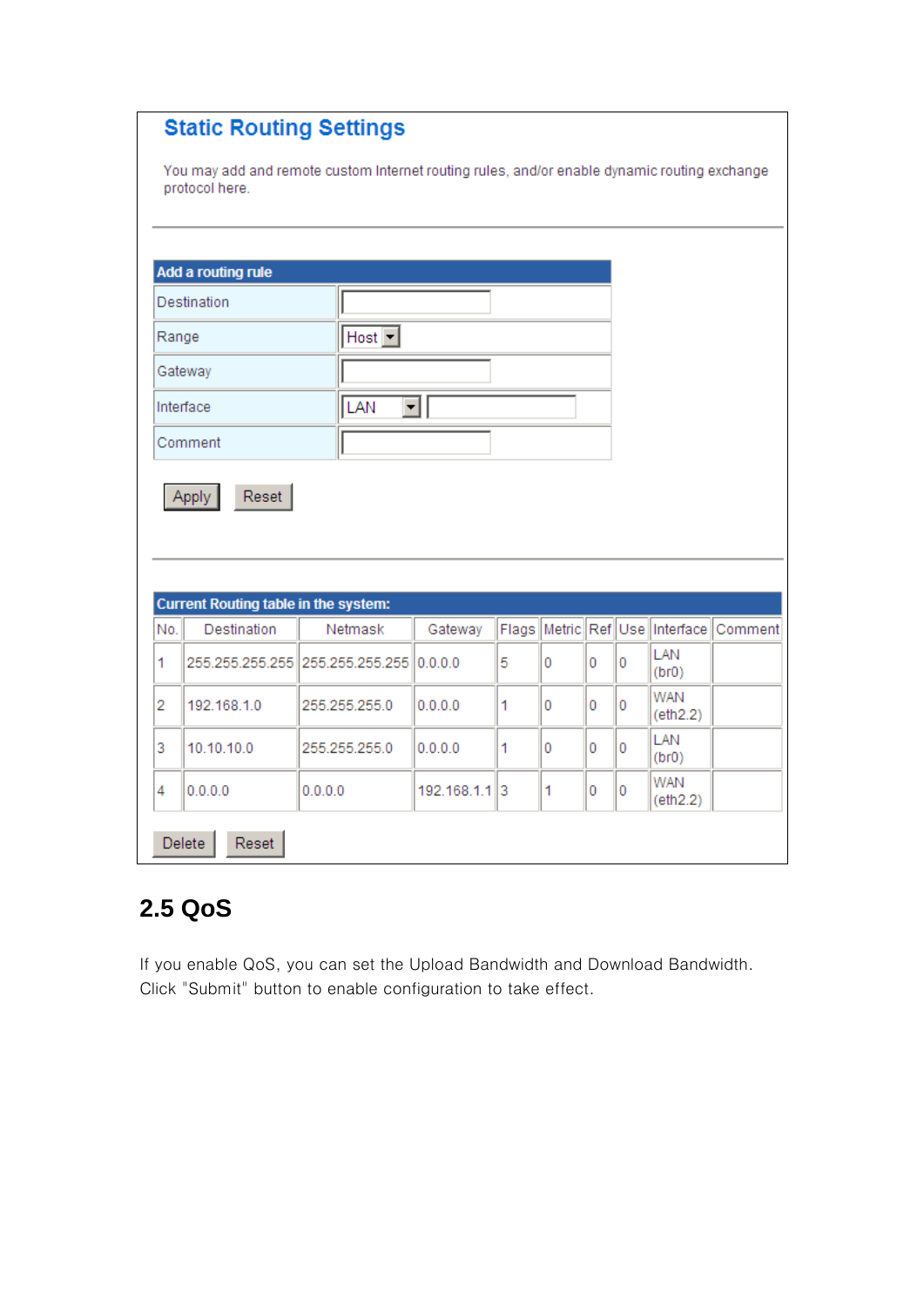| <b>Quality of Service Settings</b> |                                                                                         |
|------------------------------------|-----------------------------------------------------------------------------------------|
|                                    | You may setup rules to provide Quality of Service guarantees for specific applications. |
|                                    |                                                                                         |
| <b>QoS Setup</b>                   |                                                                                         |
| Quality of Service                 | Disable -                                                                               |
| Upload Bandwidth:                  | User defined $\blacktriangledown$<br>Bits/sec                                           |
| Download Bandwidth:                | User defined $\blacktriangledown$<br>Bits/sec                                           |
| Submit                             |                                                                                         |

## **3 Wireless Settings**

There are six submenus under the Wireless Settings menus: Basic, Advanced, Security, WDS, WPS, Station List.



#### **3.1 Wireless Network**

You could configure the minimum number of Wireless settings for communication, such as Network Name (SSID) and Channel. The Access Point can be set simply with only the minimum setting items.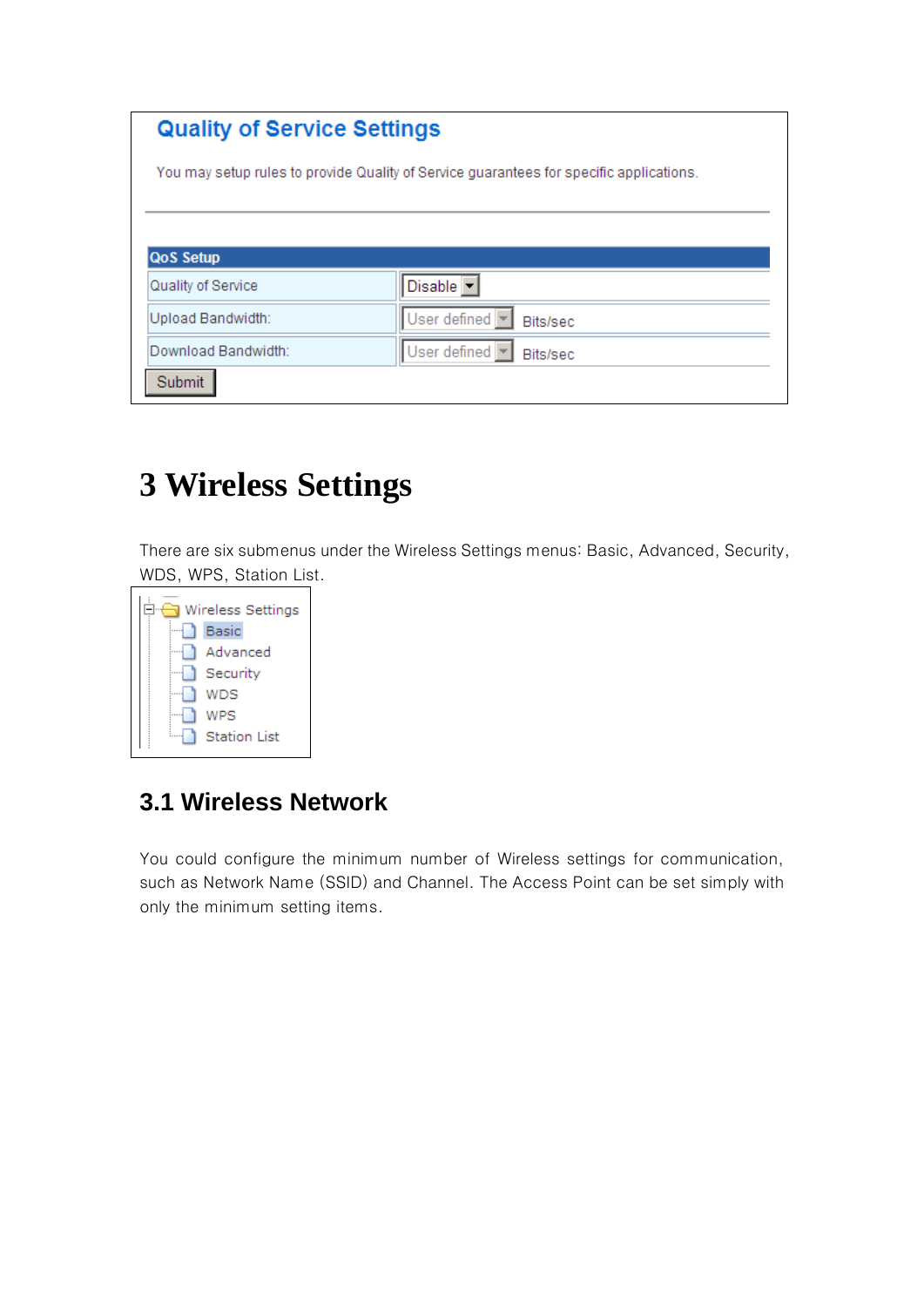| Radio On/Off                  | RADIO OFF                                        |
|-------------------------------|--------------------------------------------------|
|                               |                                                  |
| Network Mode                  | 11b/g/n mixed mode                               |
| Network Name(SSID)            | RT305x AP<br>Hidden $\square$ Isolated $\square$ |
| Multiple SSID1                | Hidden $\square$ Isolated $\square$              |
| Multiple SSID2                | Hidden $\square$ Isolated $\square$              |
| Multiple SSID3                | Hidden $\square$ Isolated $\square$              |
| Multiple SSID4                | Hidden $\square$ Isolated $\square$              |
| Multiple SSID5                | Hidden $\square$ Isolated $\square$              |
| Multiple SSID6                | Hidden $\square$ Isolated $\square$              |
| Multiple SSID7                | Hidden $\square$ Isolated $\square$              |
| Broadcast Network Name (SSID) | C Enable C Disable                               |
| AP Isolation                  | C Enable C Disable                               |
| <b>MBSSID AP Isolation</b>    | C Enable C Disable                               |
| <b>BSSID</b>                  | 00:0C:43:30:52:78                                |
| Frequency (Channel)           | 2437MHz (Channel 6) $\blacktriangledown$         |
| <b>HT Physical Mode</b>       |                                                  |
| Operating Mode                | C Mixed Mode C Green Field                       |
| Channel BandWidth             | $C_{20}$ $C_{20/40}$                             |
| Guard Interval                | ○ Long © Auto                                    |
| <b>MCS</b>                    | Auto $\vert \mathbf{v} \vert$                    |
| Reverse Direction Grant(RDG)  | O Disable C Enable                               |
| <b>Extension Channel</b>      | 2457MHz (Channel 10) •                           |
| Aggregation MSDU(A-MSDU)      | O Disable O Enable                               |
| Auto Block ACK                | O Disable C Enable                               |
| Decline BA Request            | C Disable C Enable                               |
| <b>Other</b>                  |                                                  |
| <b>HT TxStream</b>            | $2 -$                                            |
| <b>HT RxStream</b>            | $2 -$                                            |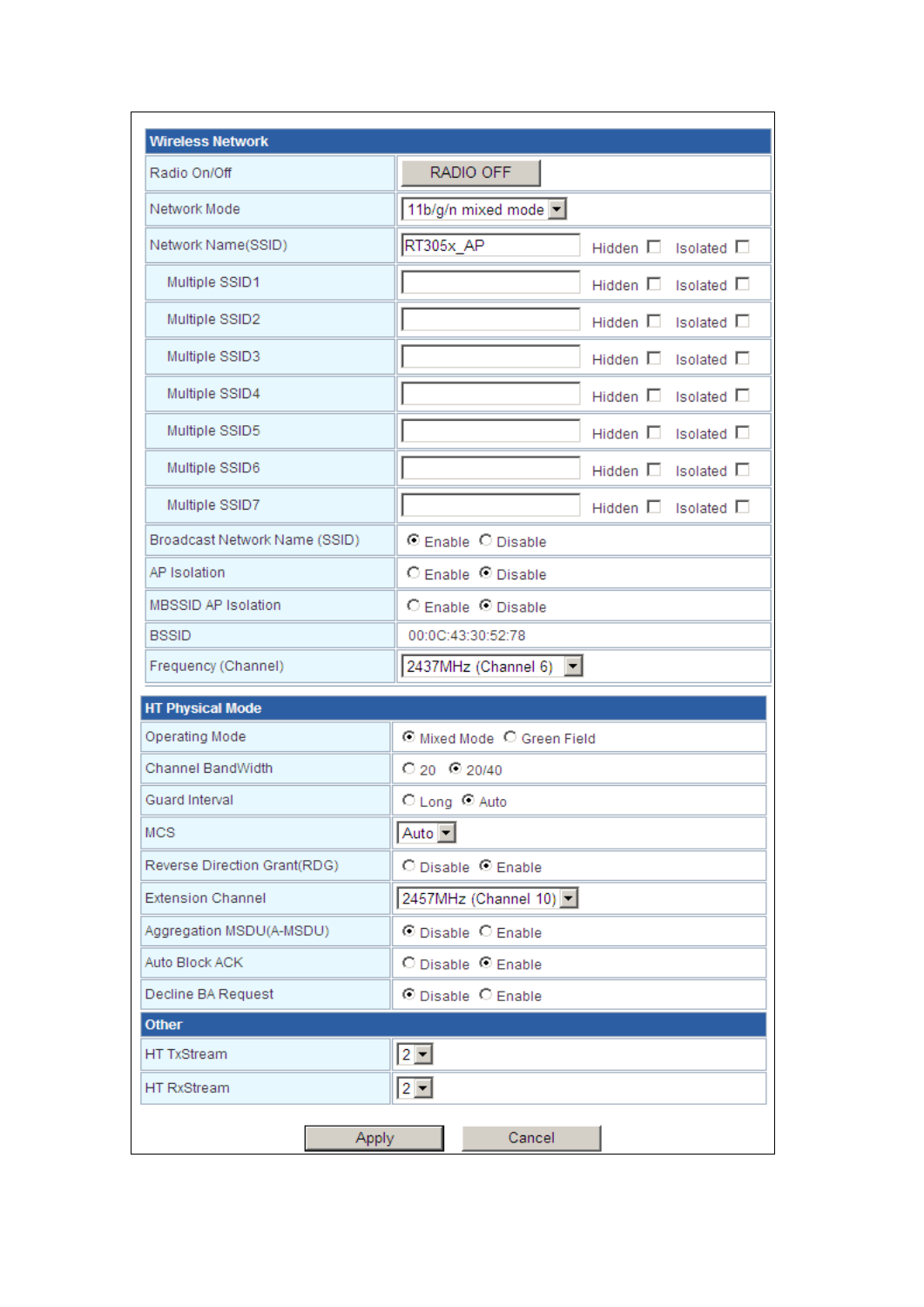### **3.2 Advanced**

Use the Advanced Setup page to make detailed settings for the Wireless. Advanced Setup includes items that are not available from the Basic Setup page, such as Beacon Interval, Control Tx Rates and Basic Data Rates.

| <b>BG Protection Mode</b>             | Auto $\vert \mathbf{v} \vert$                   |
|---------------------------------------|-------------------------------------------------|
| Beacon Interval                       | 100<br>ms (range 20 - 999, default 100)         |
| Data Beacon Rate (DTIM)               | $\overline{1}$<br>ms (range 1 - 255, default 1) |
| Fragment Threshold                    | 2346<br>(range 256 - 2346, default 2346)        |
| RTS Threshold                         | 2347<br>(range 1 - 2347, default 2347)          |
| <b>TX Power</b>                       | 100<br>(range 1 - 100, default 100)             |
| Short Preamble                        | C Enable C Disable                              |
| Short Slot                            | C Enable C Disable                              |
| <b>Tx Burst</b>                       | C Enable C Disable                              |
| Pkt_Aggregate                         | C Enable C Disable                              |
| IEEE 802.11H Support                  | C Enable C Disable(only in A band)              |
| Country Code                          | None<br>▾╎                                      |
| Wi-Fi Multimedia                      |                                                 |
| WMM Capable                           | C Enable C Disable                              |
| APSD Capable                          | C Enable C Disable                              |
| <b>WMM Parameters</b>                 | <b>WMM Configuration</b>                        |
| <b>Multicast-to-Unicast Converter</b> |                                                 |
| Multicast-to-Unicast                  | C Enable C Disable                              |

#### **3.3 Security**

Setup the wireless security and encryption to prevent from unauthorized access and monitoring.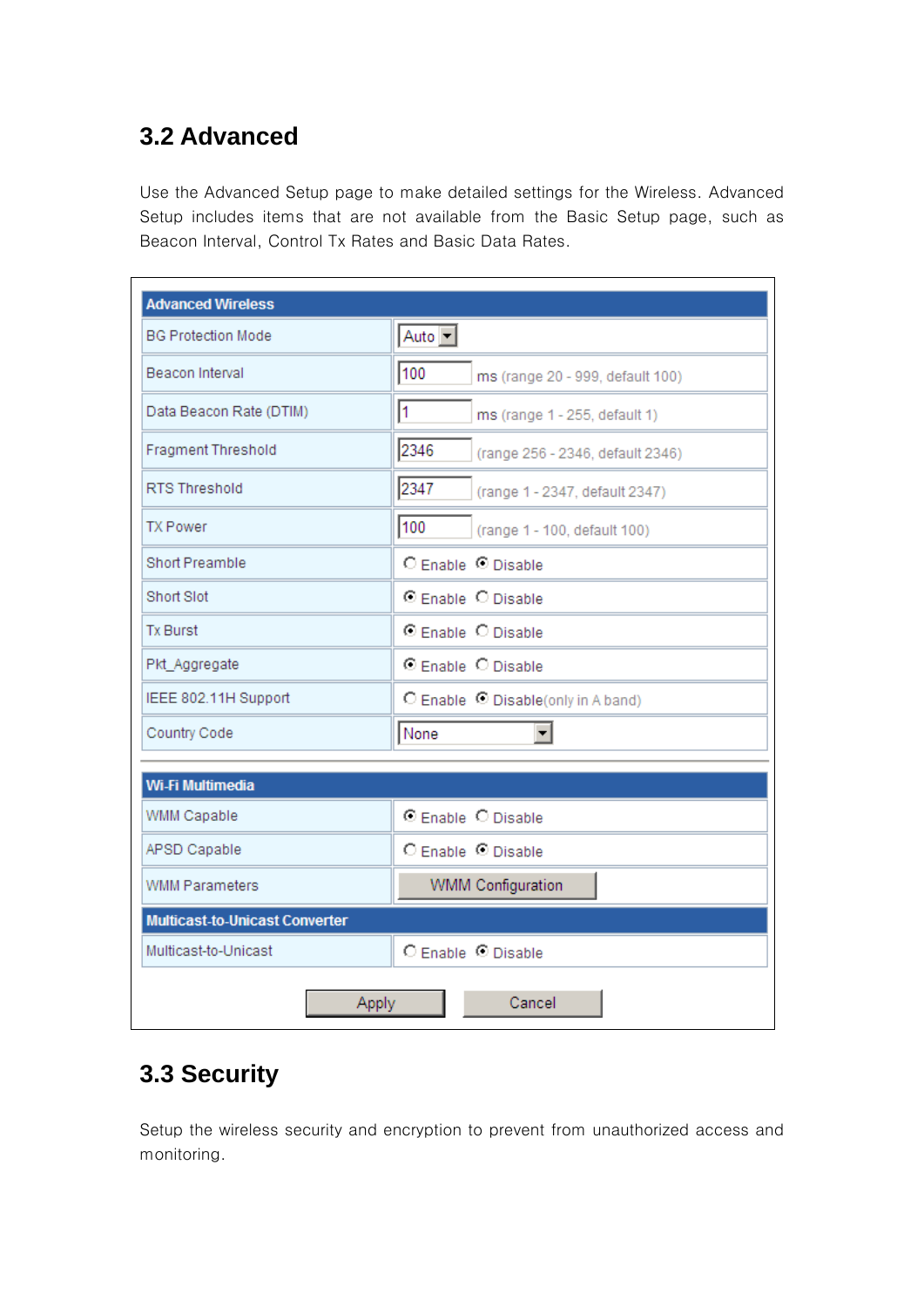| <b>Select SSID</b>   |                 |
|----------------------|-----------------|
| SSID choice          | RT305x_AP F     |
| "RT305x_AP"          |                 |
| Security Mode        | <b>Disable</b>  |
|                      |                 |
| <b>Access Policy</b> |                 |
| Policy               | Disable v       |
| Add a station Mac:   |                 |
|                      | Apply<br>Cancel |

#### **3.4 WPS**

Wi-Fi Protected Setup

You could setup security easily by choosing PIN or PBC method to do Wi-Fi Protected Setup.

| <b>Wi-Fi Protected Setup</b> |                                                                                            |
|------------------------------|--------------------------------------------------------------------------------------------|
|                              | You could setup security easily by choosing PIN or PBC method to do Wi-Fi Protected Setup. |
| <b>WPS Config</b>            |                                                                                            |
| WPS:                         | Disable                                                                                    |
|                              |                                                                                            |

If you open the WPS function, you'll see the interface as follows: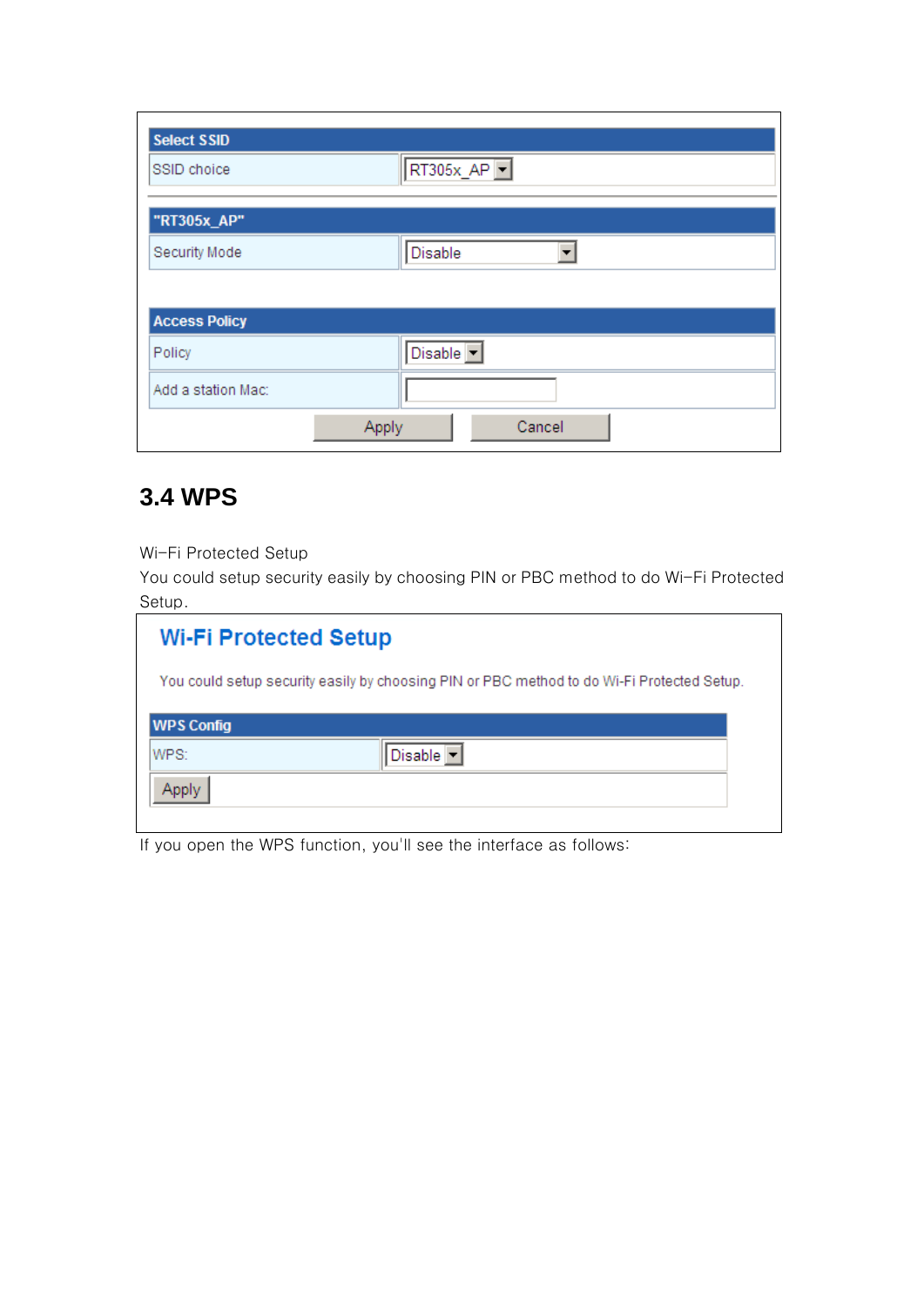| <b>WPS Config</b>      |                                 |
|------------------------|---------------------------------|
| WPS:                   | $Enable$ $\boxed{\blacksquare}$ |
| Apply                  |                                 |
|                        |                                 |
| <b>WPS Summary</b>     |                                 |
| WPS Current Status:    | Idle                            |
| WPS Configured:        | No                              |
| WPS SSID:              | RalinklnitAP_305220             |
| WPS Auth Mode:         | Open                            |
| WPS Encryp Type:       | None                            |
| WPS Default Key Index: | 1                               |
| WPS Key(ASCII)         |                                 |
| AP PIN:                | Generate<br>13438517            |
| Reset OOB              |                                 |
|                        |                                 |
|                        |                                 |
| <b>WPS Progress</b>    |                                 |
| WPS mode               | OPIN OPBC                       |
| <b>PIN</b>             |                                 |
| Apply                  |                                 |
|                        |                                 |
|                        |                                 |
| <b>WPS Status</b>      |                                 |
| WSC: Idle              |                                 |
| 41                     |                                 |

You can see WPS summary, such as WPS SSID, WPS Auth Mode.

Click the "Generate" button, generate PIN number;

WPS mode: you can setup WPS mode to PIN or PBC method.

#### **3.5 Station List**

You can view the user's station which associated to this AP here.

| <b>Station List</b> |  |                                                              |  |  |
|---------------------|--|--------------------------------------------------------------|--|--|
|                     |  | You could monitor stations which associated to this AP here. |  |  |
|                     |  |                                                              |  |  |
|                     |  |                                                              |  |  |
| Wireless Network    |  |                                                              |  |  |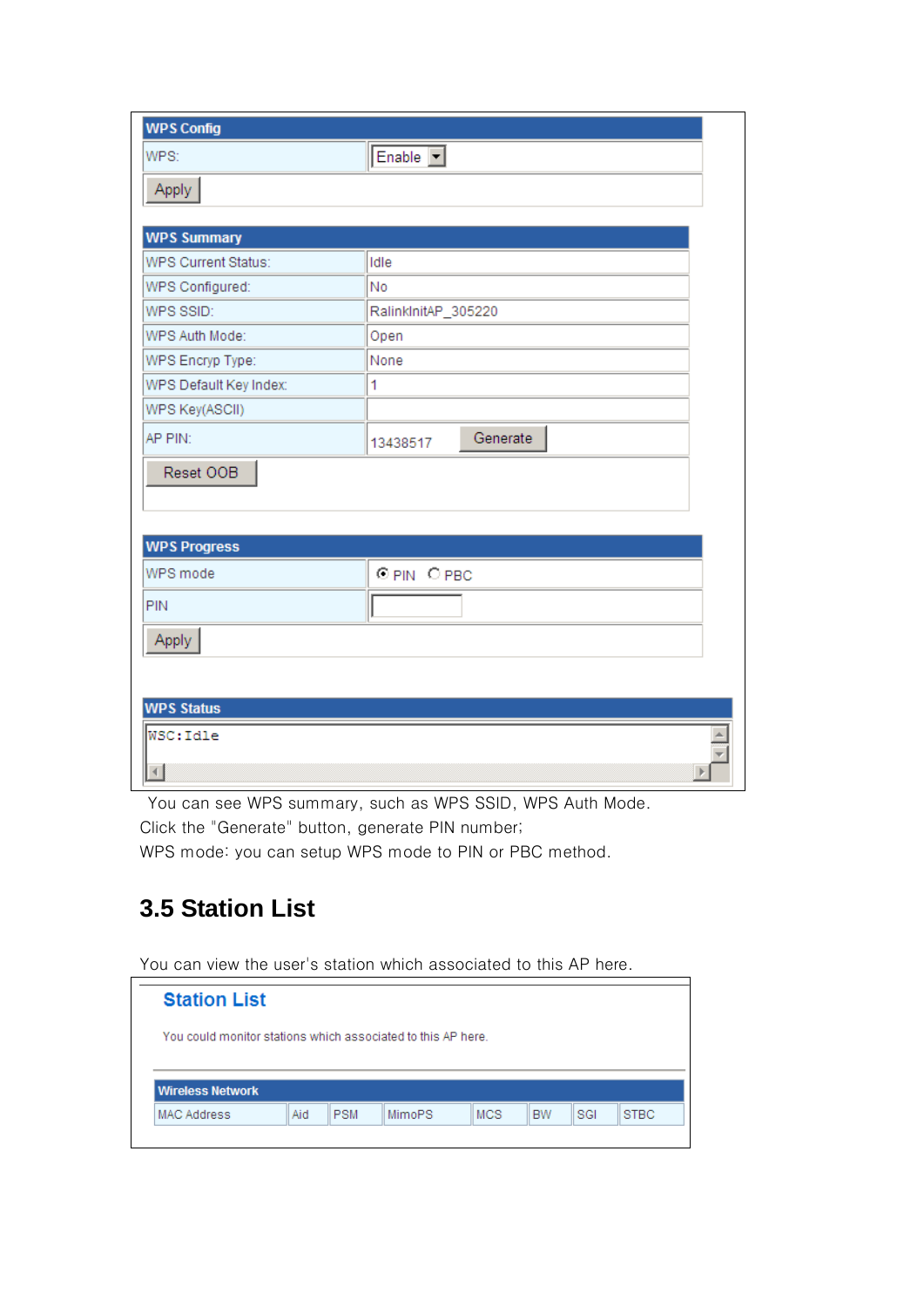## **4 Firewall**

There are five submenus under the Firewall Settings menus: MAC/IP/Port Filtering, Port Forwarding, DMZ, System Security and Content Filtering.



#### **4.1 MAC/IP/Port Filtering**

You may setup firewall rules to protect your network from virus, worm and malicious activity on the Internet.

| <b>Basic Settings</b>              |                                                                                 |
|------------------------------------|---------------------------------------------------------------------------------|
| MAC/IP/Port Filtering              | Disable v                                                                       |
|                                    | Default Policy -- The packet that don't match with any rules would be: Dropped. |
| Apply<br>Reset                     |                                                                                 |
| <b>MAC/IP/Port Filter Settings</b> |                                                                                 |
| MAC address                        |                                                                                 |
| Dest IP Address                    |                                                                                 |
| Source IP Address                  |                                                                                 |
| Protocol                           | None $\boxed{\mathbf{v}}$                                                       |
| Dest Port Range                    |                                                                                 |
| Source Port Range                  |                                                                                 |
| Action                             | $Accept \nightharpoonup$                                                        |
| Comment                            |                                                                                 |
| (The maximum rule count is 32.)    |                                                                                 |
| Reset<br>Apply                     |                                                                                 |

You can set MAC/IP/Port Filtering is enabled or disabled. You can select the default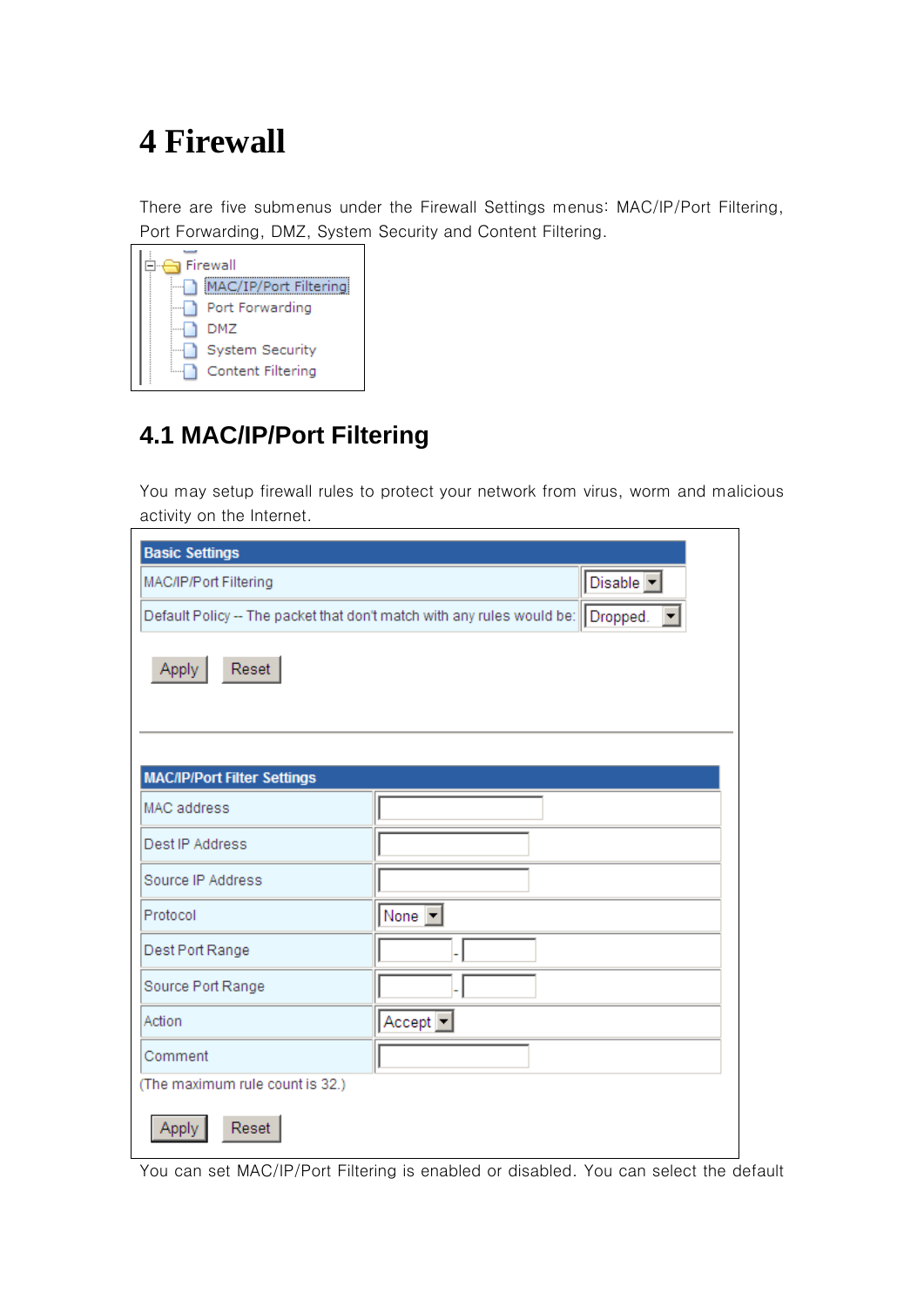filtering rules of MAC/IP/Port Filtering, either dropped or accepted. MAC Address---to fill the MAC Address you want to filtering. Dest IP Address --- fill the destination IP address you want to filtering. Source IP Address ---fill the source IP address you want to filtering. Protocol ---Select which protocol is to be used, either TCP, UDP or ICMP. Dest Port Range---Fill the range of the destination port which you want to filtering. Source Port Range---Fill the range of the source port which you want to filtering. Action---You can select the action, drop or accept.

#### **4.2 Port Forwarding**

Virtual servers can be used for setting up public services on your LAN, such as DNS, Email and FTP. A virtual server is defined as a service port, and all requests from the Internet to this service port will be redirected to the computer specified by the server IP. Any PC that was used for a virtual server must have a static or reserved IP Address because its IP Address may change when using the DHCP function.

| Port Range | Protocol                                                                     | Comment               |
|------------|------------------------------------------------------------------------------|-----------------------|
|            |                                                                              |                       |
|            | (The maximum rule count is 32.)<br><b>Current Virtual Servers in system:</b> | TCP&UDP <sup>I-</sup> |

If you enable the Virtual Server Settings, you can select the protocol, TCP, UDP or TCP&UDP.

#### **4.3 DMZ**

You may setup a De-militarized Zone to separate internal network and Internet.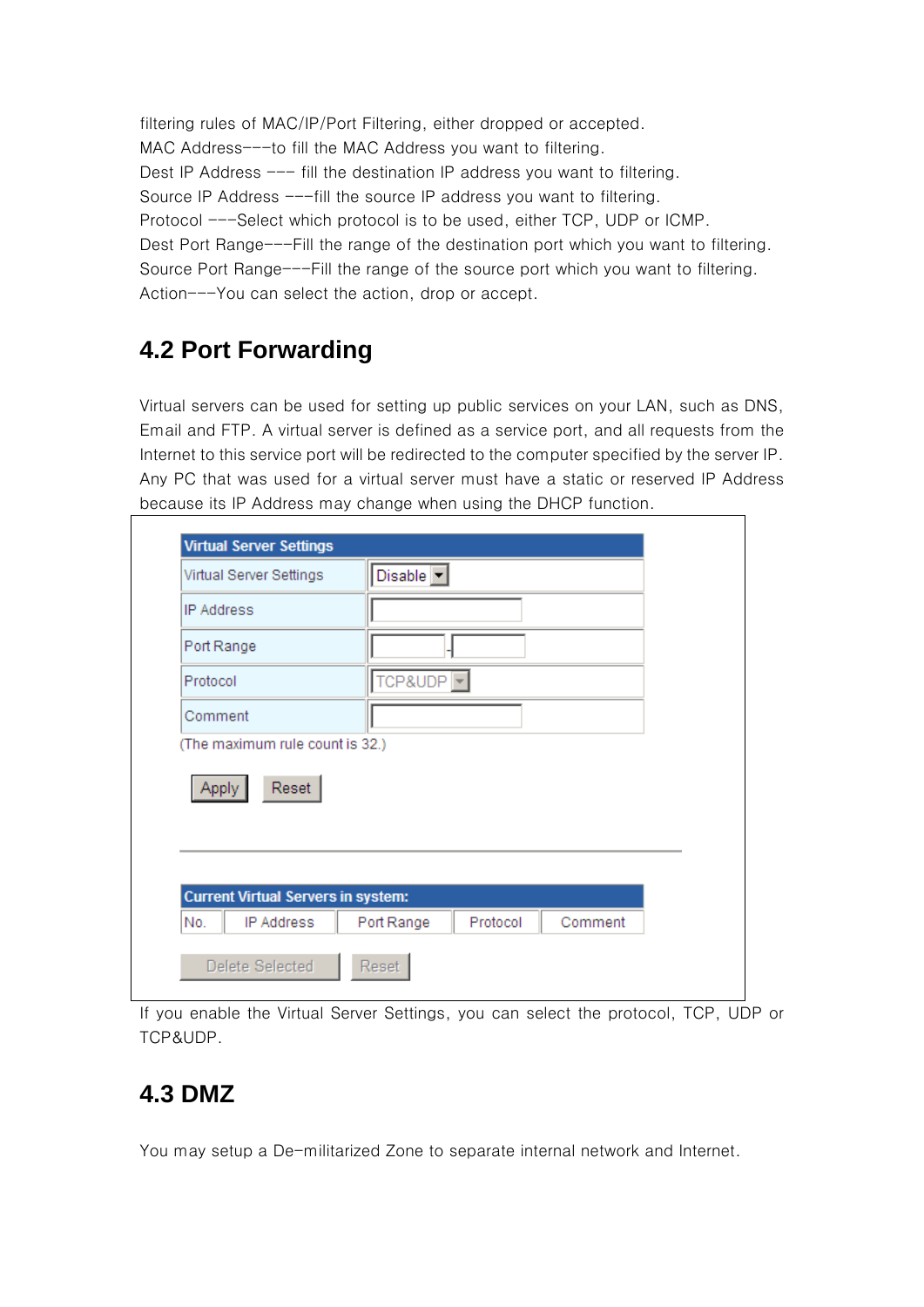| <b>DMZ Settings</b> |           |
|---------------------|-----------|
| DMZ Settings        | Disable - |
| DMZ IP Address      |           |
| Reset<br>Appl       |           |

To assign a computer or server to be a DMZ server:

Enable the DMZ Settings, enter the local host IP Address in the DMZ IP Address field, Click the Apply button.

#### **4.4 System Security**

You may configure the system firewall to protect AP/Router itself from attacking.

| <b>Remote management</b>                |           |  |
|-----------------------------------------|-----------|--|
| Remote management (via WAN) Deny        |           |  |
|                                         |           |  |
| <b>Ping form WAN Filter</b>             |           |  |
|                                         |           |  |
| Ping form WAN Filter                    | Disable - |  |
|                                         |           |  |
| <b>Stateful Packet Inspection (SPI)</b> |           |  |
|                                         |           |  |
| <b>SPI Firewall</b>                     | Disable - |  |
|                                         |           |  |
|                                         |           |  |
| Reset<br><b>Apply</b>                   |           |  |

#### **4.5 Content Filtering**

You can setup Content Filter to restrict the improper content access. Webs URL Filter Settings:

When you setup URL filtering, you should pay attention to the following:

1. Don't enter symbols, such as http://

2. Enter text, such as game, the "http://www.game.Com" web site will not be able to enter.

3. Enter the text in the URL, and click the "Add" button.

Select a filtering rule, and click "Delete" button, delete the filtering rule.

Click "Reset" button, re-edit the filter rules.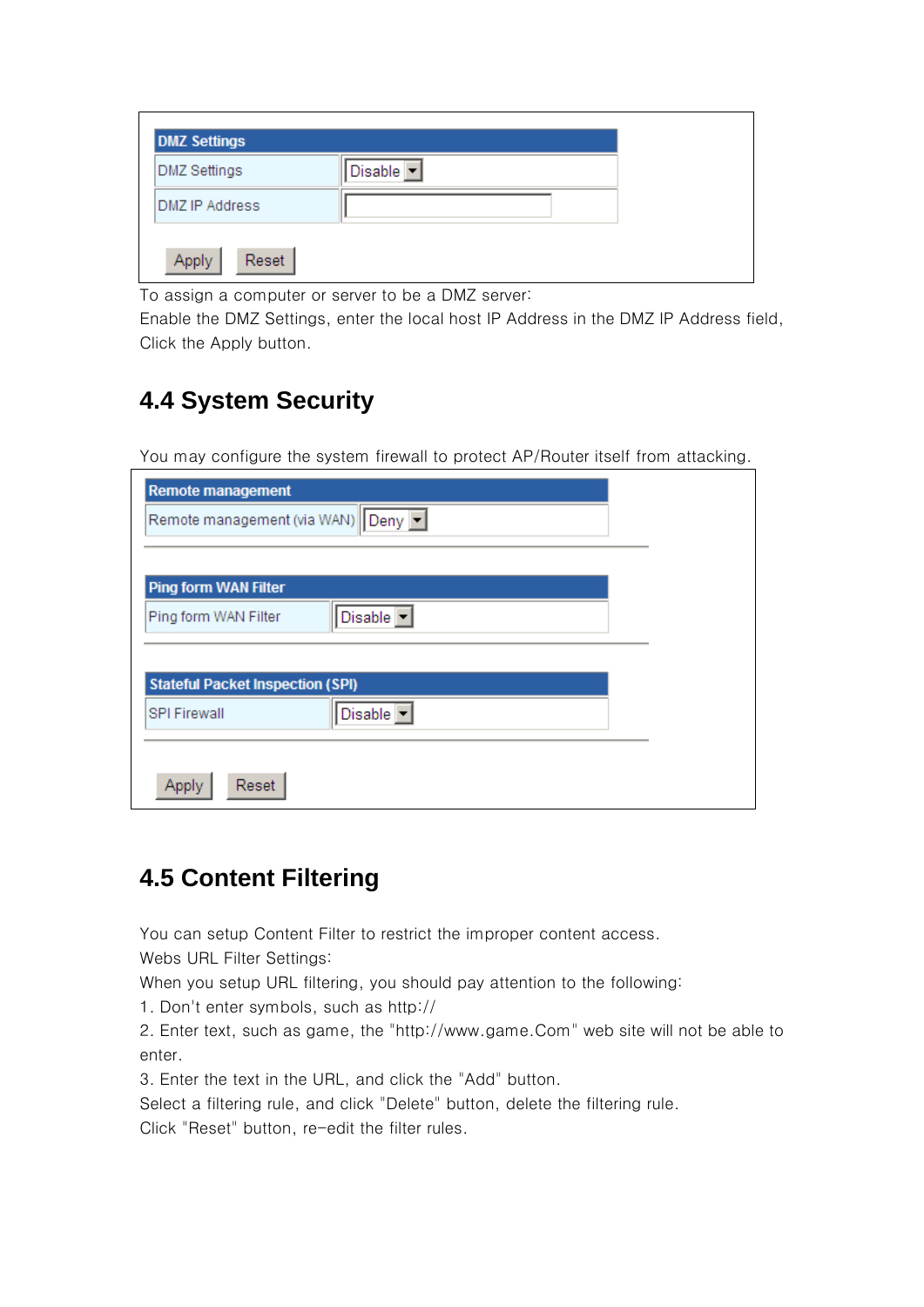| <b>Webs Content Filter</b>           |
|--------------------------------------|
| □ Proxy □ Java □ ActiveX<br>Filters: |
| Reset<br>Apply                       |
| <b>Webs URL Filter Settings</b>      |
| <b>Current Webs URL Filters:</b>     |
| <b>URL</b><br>No<br>Delete<br>Reset  |
| Add a URL filter:                    |
| URL:                                 |
| Add<br>Reset                         |
|                                      |
| <b>Webs Host Filter Settings</b>     |
| <b>Current Website Host Filters:</b> |
| No<br>Host(Keyword)                  |
| Reset<br>Delete                      |
| Add a Host(keyword) Filter:          |
| Keyword                              |
| Add<br>Reset                         |

# **5 Administration**

There are eight submenus under the Administration menus: Management, Upload Firmware, Settings Management, Status, Statistics, System Command, System Log, SDK History.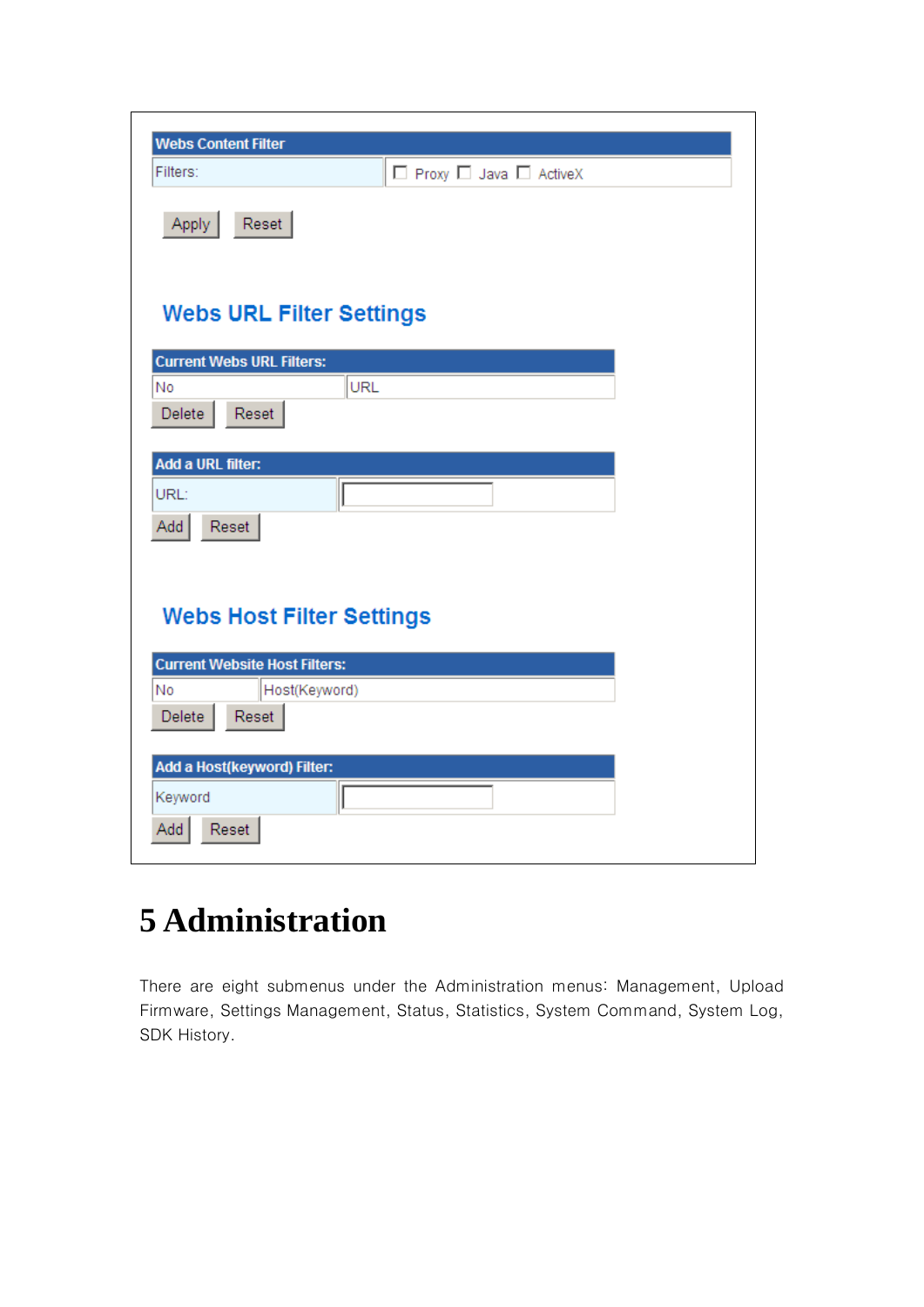

#### **5.1 Management**

You may select language, configure administrator account and password, NTP settings, and Dynamic DNS settings here.

Click "Apply" button, to enable the configuration to take effect.

Click "Cancel" button to upset.

| <b>Language Settings</b>     |                                                                |
|------------------------------|----------------------------------------------------------------|
| Select Language              | English<br>▾                                                   |
|                              | <b>Apply</b><br>Cancel                                         |
|                              |                                                                |
| <b>Adminstrator Settings</b> |                                                                |
| Account                      | admin                                                          |
| Password                     |                                                                |
|                              | Cancel<br>Apply                                                |
|                              |                                                                |
| <b>NTP Settings</b>          |                                                                |
| <b>Current Time</b>          | Sync with host<br>Sat Jan 1 04:20:56 UTC 2000                  |
| Time Zone:                   | (GMT-11:00) Midway Island, Samoa<br>$\overline{\phantom{a}}$   |
| <b>NTP Server</b>            | ex: time.nist.gov<br>ntp0.broad.mit.edu<br>time.stdtime.gov.tw |
| NTP synchronization(hours)   |                                                                |
|                              | Cancel<br>Apply                                                |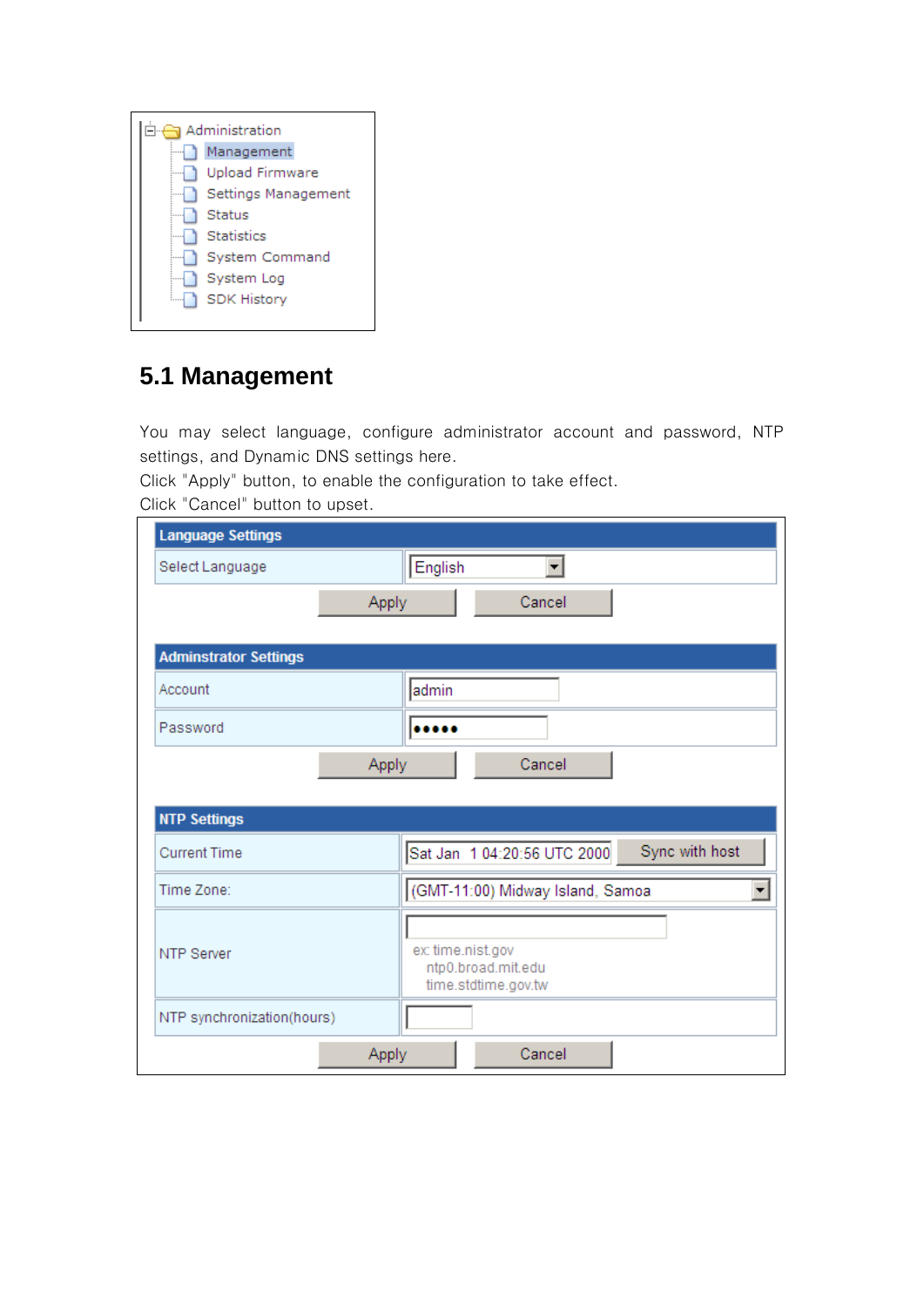| <b>DDNS Settings</b> |        |
|----------------------|--------|
| Dynamic DNS Provider | None   |
| Account              |        |
| Password             |        |
| <b>DDNS</b>          |        |
|                      | Cancel |

#### **5.2 Upload Firmware**

Upgrade the Ralink SoC firmware to obtain new functionality. It takes about 1 minute to upload upgrade flash and be patient please. Caution! A corrupted image will hang up the system.

Click "Browse" button, select the upgrade software, then click the "Apply" button.

| Location:                        |        | 浏览 |
|----------------------------------|--------|----|
| Apply                            |        |    |
| <b>Upgrade firmware from USB</b> |        |    |
| Location:                        |        |    |
| Scan<br>Apply                    |        |    |
|                                  |        |    |
| <b>Update Bootloader</b>         |        |    |
| Location:                        |        | 浏览 |
| <b>Apply</b>                     |        |    |
|                                  |        |    |
| Force upgrade firmware via mem   |        |    |
| Force:                           | $No -$ |    |

#### **5.3 Setting Management**

You might save system settings by exporting them to a configuration file, restore them by importing the file, or reset them to factory default.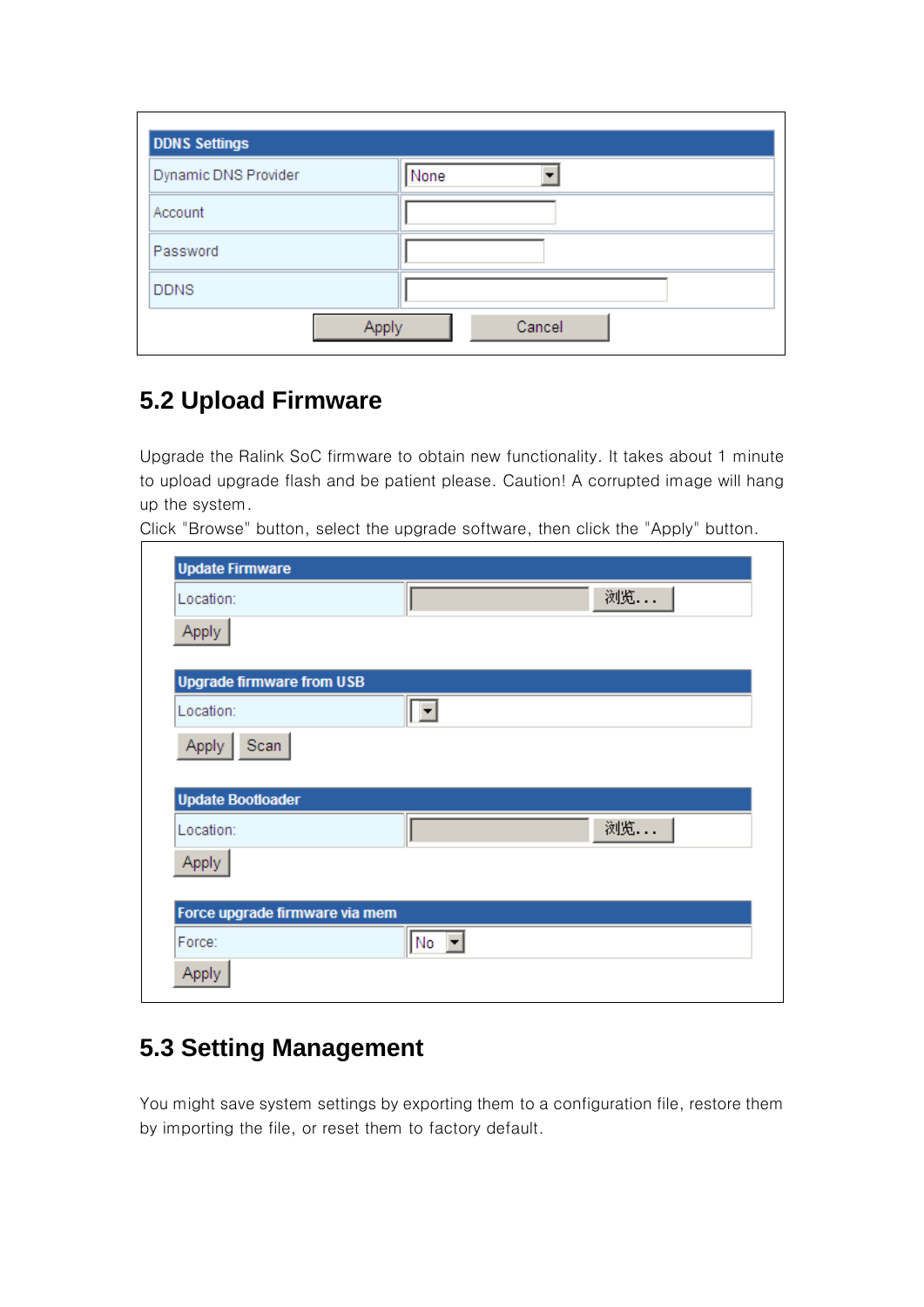| <b>Export Settings</b>       |                     |  |
|------------------------------|---------------------|--|
| <b>Export Button</b>         | Export              |  |
|                              |                     |  |
| <b>Import Settings</b>       |                     |  |
| Settings file location       | 浏览                  |  |
|                              | Cancel<br>Import    |  |
|                              |                     |  |
| <b>Load Factory Defaults</b> |                     |  |
| Load Default Button          | <b>Load Default</b> |  |

#### **5.4 Status**

You can see the status of Ralink SoC platform in this page.

| <b>SDK Version</b>             | 3.3.0.0 (May 27 2009)     |  |  |  |
|--------------------------------|---------------------------|--|--|--|
| System Up Time                 | 4 hours, 27 mins, 30 secs |  |  |  |
| System Platform                | RT3052 embedded switch    |  |  |  |
| Operation Mode                 | Gateway Mode              |  |  |  |
| <b>Internet Configurations</b> |                           |  |  |  |
| Connected Type                 | <b>DHCP</b>               |  |  |  |
| WAN IP Address                 | 192.168.1.137             |  |  |  |
| Subnet Mask                    | 255.255.255.0             |  |  |  |
| Default Gateway                | 192.168.1.1               |  |  |  |
| Primary Domain Name Server     | 202.96.128.166            |  |  |  |
| Secondary Domain Name Server   | 202.96.134.133            |  |  |  |
| <b>MAC Address</b>             | 00:0C:43:30:52:77         |  |  |  |
| <b>Local Network</b>           |                           |  |  |  |
| <b>Local IP Address</b>        | 10.10.10.254              |  |  |  |
| Local Netmask                  | 255.255.255.0             |  |  |  |
| <b>MAC Address</b>             | 00:0C:43:30:52:20         |  |  |  |
| <b>Ethernet Port Status</b>    |                           |  |  |  |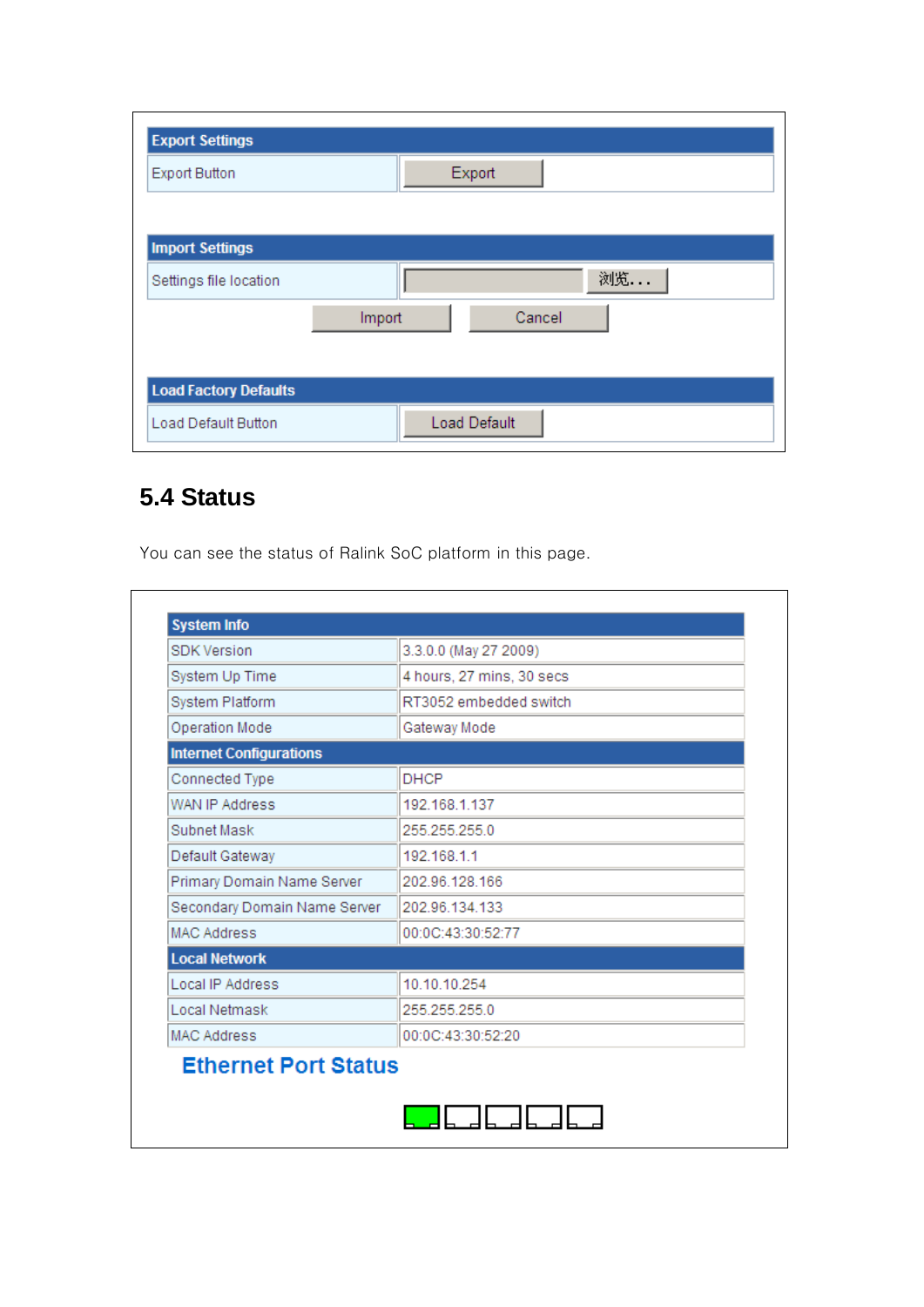#### **5.5 Statistics**

|  |  | Take a look at the Ralink SoC statistics. |
|--|--|-------------------------------------------|
|  |  |                                           |

| <b>Memory</b>         |                  |
|-----------------------|------------------|
| Memory total:         | 29256 kB         |
| Memory left:          | 8216 kB          |
| <b>WAN/LAN</b>        |                  |
| WAN Rx packets:       | 103671           |
| WAN Rx bytes:         | 14514565         |
| WAN Tx packets:       | 10171            |
| WAN Tx bytes:         | 3044531          |
| LAN Rx packets:       | 12617            |
| LAN Rx bytes:         | 3151073          |
| LAN Tx packets:       | 18169            |
| LAN Tx bytes:         | 10691612         |
| <b>All interfaces</b> |                  |
| Name                  | lo.              |
| <b>Rx Packet</b>      | 14               |
| Rx Byte               | 2251             |
| <b>Tx Packet</b>      | 14               |
| Tx Byte               | 2251             |
| Name                  | eth <sub>2</sub> |
| <b>Rx Packet</b>      | 123178           |
| Rx Byte               | 21978146         |
| <b>Tx Packet</b>      | 28333            |
| Tx Byte               | 13858814         |
| Name                  | ra0              |
| <b>Rx Packet</b>      | 0                |
| Rx Byte               | 0                |

## **5.6 System Command**

Run a system command as root, you can enter system commands such as ping.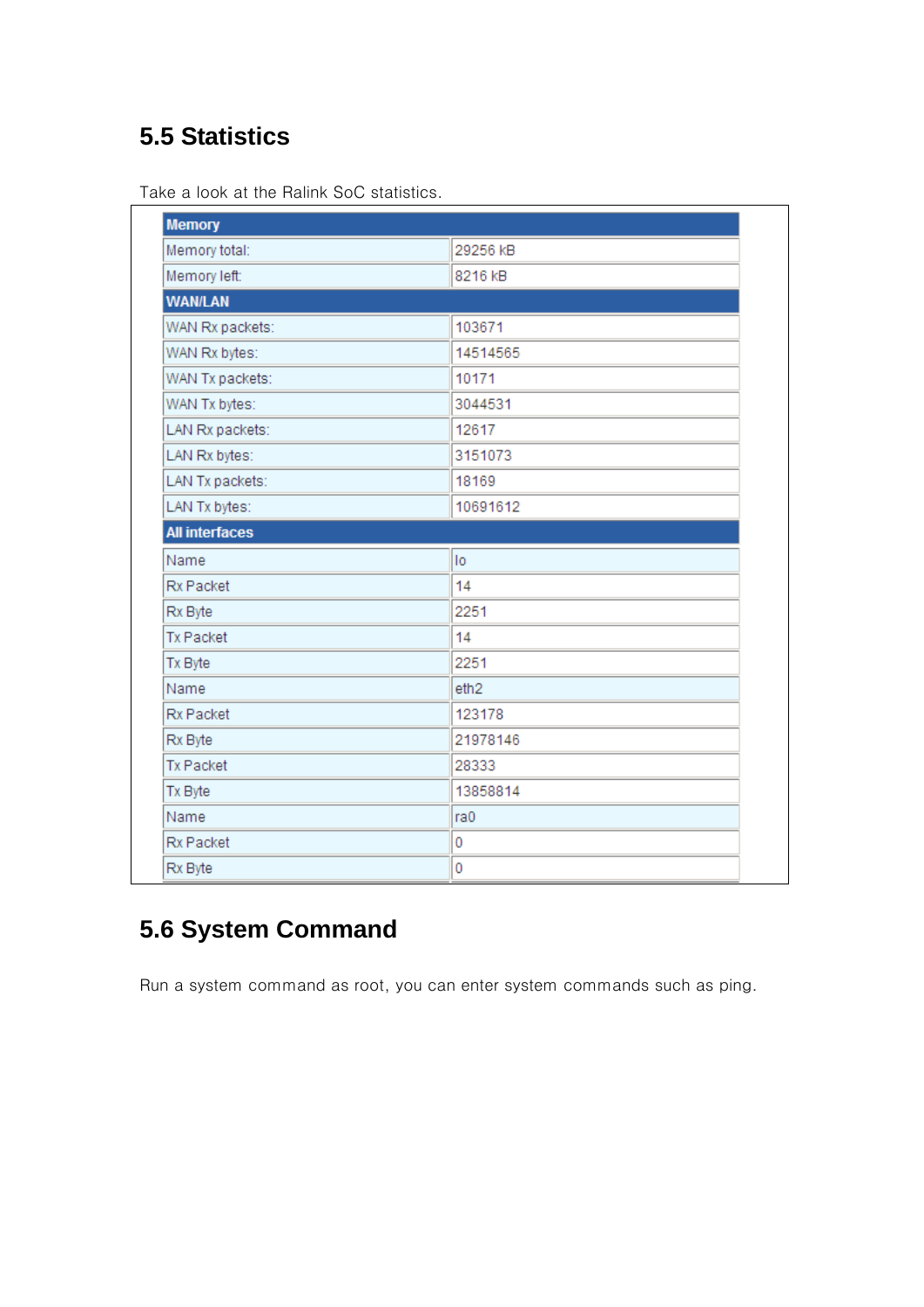| <b>System command</b> |   |  |
|-----------------------|---|--|
| Command:              | μ |  |
|                       |   |  |
|                       |   |  |
|                       |   |  |
|                       |   |  |
|                       |   |  |
|                       |   |  |
|                       |   |  |
|                       |   |  |
|                       |   |  |
|                       |   |  |
|                       |   |  |
|                       |   |  |
|                       |   |  |
|                       |   |  |
| Cancel<br>Apply       |   |  |
|                       |   |  |
|                       |   |  |
| Repeat Last Command   |   |  |

#### **5.7 System Log**

This page allows you to query the logs of the router. The router can keep logs of all traffic. You can query the logs to find what happened of the router.

Click the "Refresh" button to refresh the logs.

Click the "Clear" button to clear all the logs.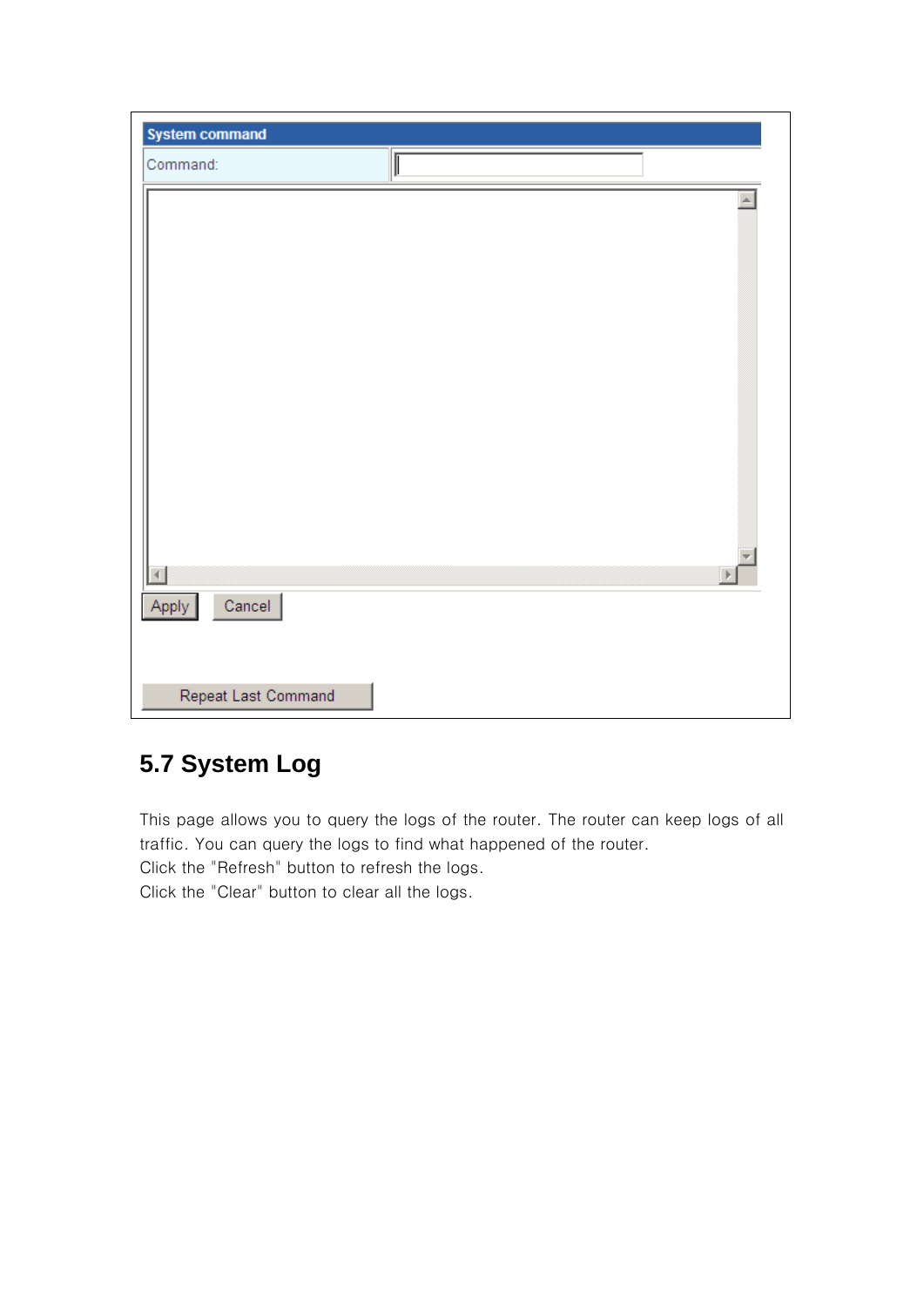| Refresh   Clear                                                                     |
|-------------------------------------------------------------------------------------|
| <b>System Log</b>                                                                   |
| Jan<br>1 01:17:07 ralink syslog.info syslogd started: BusyBox v1.12.1               |
| 1 01:17:07 ralink user.notice kernel: klogd started: BusyBox v1.12.1 (2009-<br>Jan. |
| Jan<br>1 01:28:58 ralink user.debug kernel: eth2.2: del 01:00:5e:7f:ff:fa mcast ad  |
| Jan<br>1 01:32:58 ralink user.debug kernel: eth2.2: add 01:00:5e:7f:ff:fa mcast ad  |
| Jan<br>1 01:35:13 ralink user.debug kernel: eth2.2: del 01:00:5e:7f:ff:fa mcast ad  |
| Jan<br>1 01:39:19 ralink user.debug kernel: eth2.2: add 01:00:5e:7f:ff:fa mcast ad  |
| Jan<br>1 01:49:47 ralink user.debug kernel: eth2.2: del 01:00:5e:7f:ff:fa mcast ad  |
| Jan<br>1 01:53:55 ralink user.debug kernel: eth2.2: add 01:00:5e:7f:ff:fa mcast ad  |
| Jan<br>1 02:18:58 ralink user.debug kernel: eth2.2: del 01:00:5e:7f:ff:fa mcast ad  |
| Jan<br>1 02:23:00 ralink user.debug kernel: eth2.2: add 01:00:5e:7f:ff:fa mcast ad  |
| Jan<br>1 02:29:22 ralink user.debug kernel: eth2.2: del 01:00:5e:7f:ff:fa mcast ad  |
| Jan<br>1 02:33:29 ralink user.debug kernel: eth2.2: add 01:00:5e:7f:ff:fa mcast ad  |
| Jan<br>1 02:37:42 ralink user.debug kernel: eth2.2: del 01:00:5e:7f:ff:fa mcast ad  |
| Jan<br>1 02:39:44 ralink user.debug kernel: eth2.2: add 01:00:5e:7f:ff:fa mcast ad  |
| Jan<br>1 02:43:48 ralink user.warn syslog: Warn: The origin for route 239.255.255.  |
| Jan<br>1 02:45:31 ralink user.warn svslog: Warn: The origin for route 239.255.255.  |
| Jan<br>1 02:54:22 ralink user.debug kernel: eth2.2: del 01:00:5e:7f:ff:fa mcast ad  |
| Jan<br>1 02:58:29 ralink user.debug kernel: eth2.2: add 01:00:5e:7f:ff:fa mcast ad  |
| Jan<br>1 03:27:47 ralink user.warn kernel: RT305x ESW: Link Status Changed          |
| Jan<br>1 03:27:53 ralink user.warn kernel: RT305x ESW: Link Status Changed          |
| Jan<br>1 03:28:05 ralink user.warn kernel: RT305x ESW: Link Status Changed          |
| Jan<br>1 03:28:40 ralink user.warn kernel: RT305x ESW: Link Status Changed          |
| Jan<br>1 03:28:55 ralink user.warn kernel: RT305x ESW: Link Status Changed          |
| Jan<br>1 03:28:55 ralink user.warn kernel: RT305x ESW: Link Status Changed          |
| Jan<br>1 03:29:47 ralink user.debug kernel: eth2.2: del 01:00:5e:7f:ff:fa mcast ad  |
| Jan<br>1 03:33:54 ralink user.debug kernel: eth2.2: add 01:00:5e:7f:ff:fa mcast ad  |
| Jan<br>1 03:37:03 ralink user.warn svslog: Warn: The origin for route 239.255.255.  |
| Jan<br>1 03:38:07 ralink user.debug kernel: eth2.2: del 01:00:5e:7f:ff:fa mcast ad  |
| Jan<br>1 03:42:12 ralink user.debug kernel: eth2.2: add 01:00:5e:7f:ff:fa mcast ad  |
| 1 03:48:02 ralink user.debug kernel: eth2.2: del 01:00:5e:7f:ff:fa mcast ad<br>Jan  |
| 1 03:48:08 ralink user.warn kernel: RT305x ESW: Link Status Changed<br>Jan          |

## **5.8 SDK History**

This page you can see the version of the router, and information the driver update, reference design, new feature, and the peripheral components.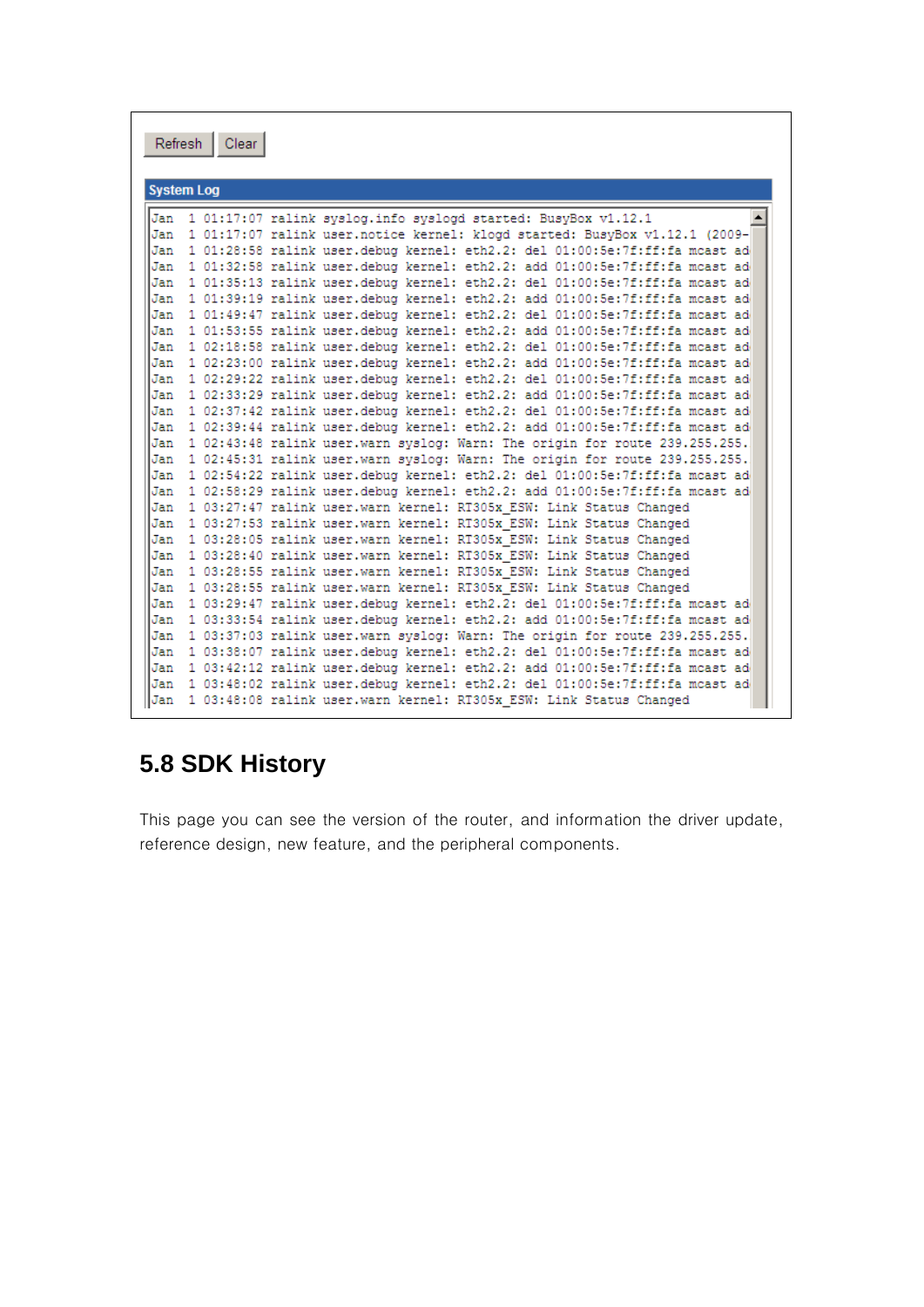#### Version 3.3.0.0

Driver update:

- [Wifi] AP driver v2.2.0.0
- [Wifi] STA driver v2.0.0.0
- [USB] USB driver updated to v2.72
- [iNIC] RT305x Mii iNIC v2.0
- [Ethernet] Raeth Driver v2.0
- [Wifi/WSC] wscd update
- [Wifi/WebUI] WPS update
- [Wifi/802.1x] rt2860apd update
- [Wifi/WAPI] add wapi daemon

Reference design:

- [SDK] 3G dongle support(Huawei E169, NU MU-Q101, BandLuxe C270)
- [SDK] Duallmage

New Feature:

- [Apps] Bluetooth utility
- [Apps] Ixia endpoint v6.7
- [Apps] Printer server (P910nd)
- [APPs] Upgrade ntfs-3g to support utf8
- [WebUI] AP Isolated and Hidden BSSID for each SSID
- [WebUI] System Command: "repeat last command"
- [WebUI] add generating PIN Code Button
- [NVRAM] add WscVenPINCode item in ralink\_init.c
- [IGMPProxy] support forwarding multicast packets to specific port instead of flooding (need latest RT3052)
- [WiFi] CoC function support

Peripheral Components:

 $\overline{a}$ 

- [RT305x] Boot From SPI Flash
- [RT305x] Samsung/Numonix/SST Nor Flash
- [RT305x/Switch] RT305x with Vitesse switch
- [RT305x/PCM] SLIC si3210 support
- [RT305x/I2S] Add config for 12Mhz or 12.288 Mhz external master clock.

#### Appendix: Glossary

2x to 3x eXtended Range WLAN Transmission Technology  $-$  The WLAN device with 2x to 3x eXtended Range WLAN transmission technology make its sensitivity up to 105 dB, which gives users the ability to have robust, longer-range wireless connections. With this based client and access point can range-enhancing technology, a 2x to 3x eXtended Range based client and access point can maintain a connection at as much as three times the transmission distance of traditional 802.11b and 802.11g products, for a coverage area that is up to nine times greater. A traditional 802.11b and 802.11g product transmission distance is about 300m, a 2x to 3x based client and access point can maintain a connection transmission eXtended Rangedistance may be up to 830m.

802.11b  $-$  The 802.11b standard specifies a wireless networking at 11 Mbps using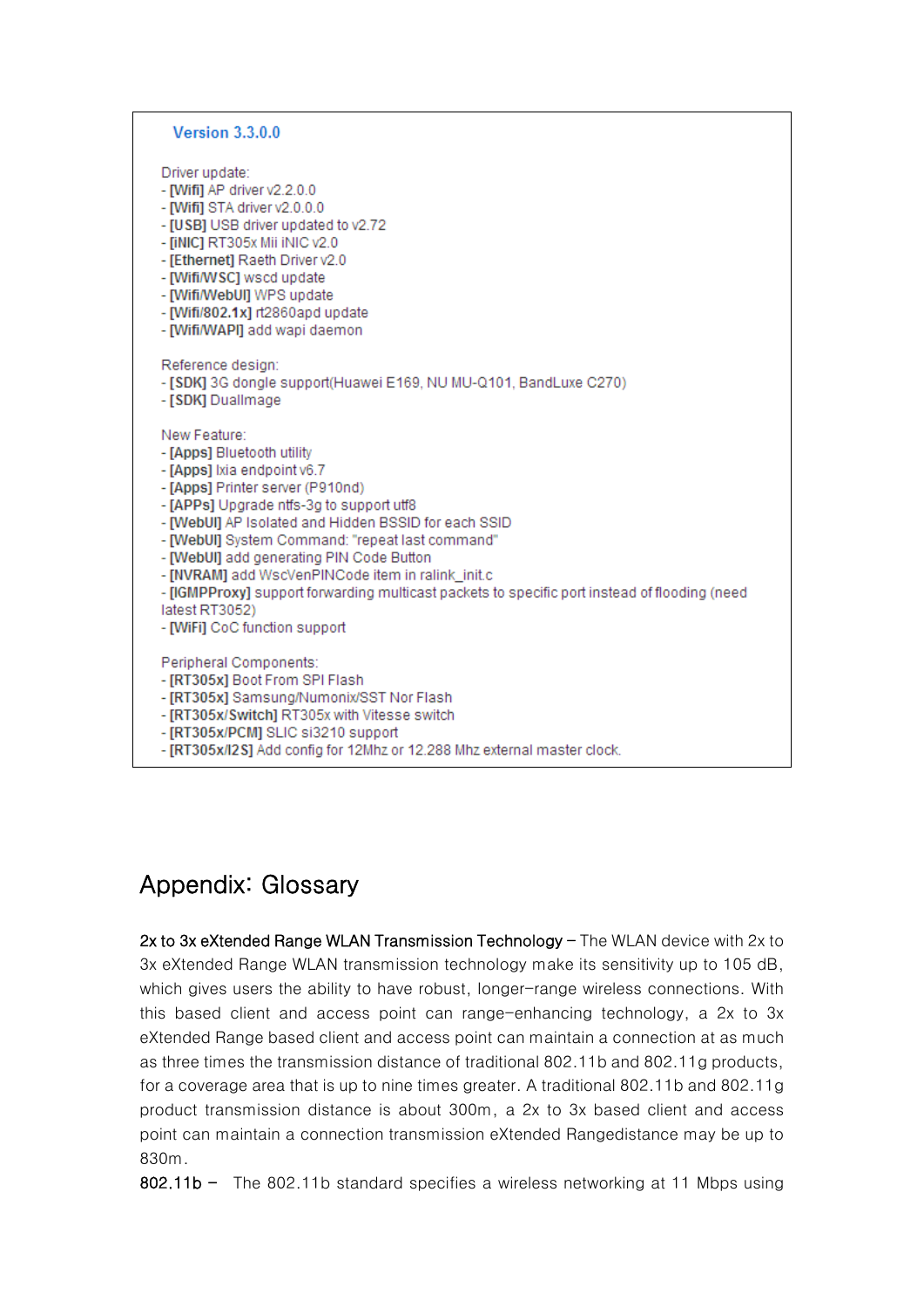direct-sequence spread-spectrum (DSSS) technology and operating in the unlicensed radio spectrum at 2.4GHz, and WEP encryption for security. 802.11b networks are also referred to as Wi-Fi networks.

802.11g  $-$  specification for wireless networking at 54 Mbps using direct-sequence spread-spectrum (DSSS) technology, using OFDM modulation and operating in the unlicensed radio spectrum at 2.4GHz, and backward compatibility with IEEE 802.11b devices, and WEP encryption for security.

**DDNS (Dynamic Domain Name System)**  $-$  The capability of assigning a fixed host and domain name to a dynamic Internet IP Address.

 $D HCP$  (Dynamic Host Configuration Protocol) – A protocol that automatically configure the TCP/IP parameters for the all the PC(s) that are connected to a DHCP server.

**DMZ (Demilitarized Zone) - A Demilitarized Zone allows one local host to be exposed** to the Internet for a special-purpose service such as Internet gaming or videoconferencing.

DNS (Domain Name System) – An Internet Service that translates the names of websites into IP addresses.

**Domain Name -** A descriptive name for an address or group of addresses on the Internet.

DoS (Denial of Service)  $-$  A hacker attack designed to prevent your computer or network from operating or communicating.

DSL (Digital Subscriber Line) – A technology that allows data to be sent or received over existing traditional phone lines.

**ISP (Internet Service Provider)**  $- A$  company that provides access to the Internet.

 $MTU$  (Maximum Transmission Unit) – The size in bytes of the largest packet that can be transmitted.

 $NAT$  (Network Address Translation) – NAT technology translates IP addresses of a local area network to a different IP address for the Internet.

PPPoE (Point to Point Protocol over Ethernet) - PPPoE is a protocol for connecting remote hosts to the Internet over an always-on connection by simulating a dial-up connection.

SSID - A Service Set Identification is a thirty-two character (maximum) alphanumeric key identifying a wireless local area network. For the wireless devices in a network to communicate with each other, all devices must be configured with the same SSID. This is typically the configuration parameter for a wireless PC card. It corresponds to the ESSID in the wireless Access Point and to the wireless network name.

WEP (Wired Equivalent Privacy) – A data privacy mechanism based on a  $64$ -bit or 128-bit or 152-bit shared key algorithm, as described in the IEEE 802.11 standard.

Wi-Fi - A trade name for the 802.11b wireless networking standard, given by the Wireless Ethernet Compatibility Alliance (WECA, see http://www.wi-fi.net), an industry standards group promoting interoperability among 802.11b devices.

WLAN (Wireless Local Area Network)  $-$  A group of computers and associated devices communicate with each other wirelessly, which network serving users are limited in a local area.